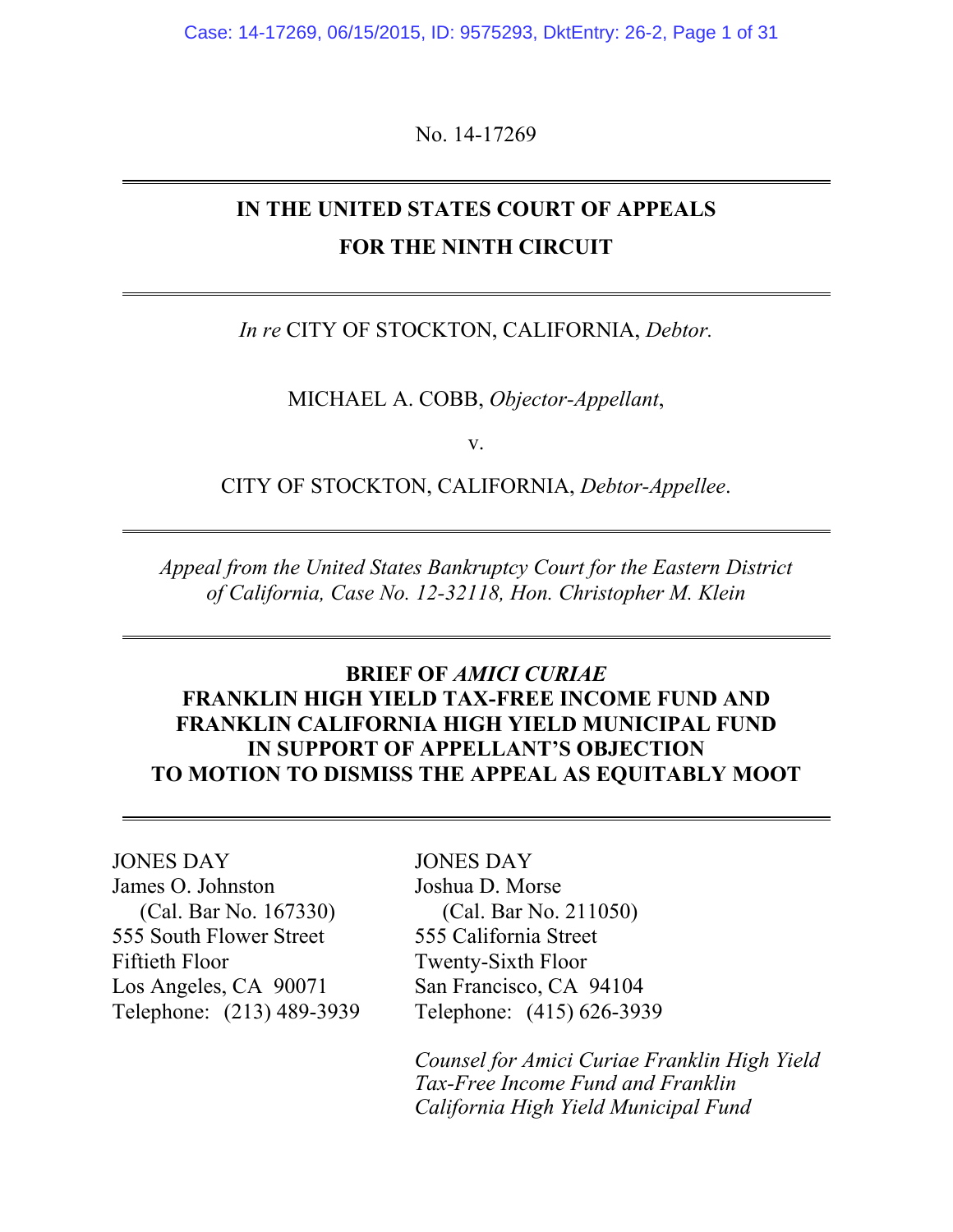## **CORPORATE DISCLOSURE STATEMENT**

*Amici curiae* Franklin High Yield Tax-Free Income Fund and Franklin

California High Yield Municipal Fund are not corporations subject to disclosure

pursuant to Federal Rule of Appellate Procedure 26.1.

Dated: June 15, 2015

 */s/ James Johnston*  James O. Johnston Jones Day 555 South Flower Street, 50th Floor Los Angeles, CA 90071 (213) 489-3939

*Counsel for Amici Curiae Franklin High Yield Tax-Free Income Fund and Franklin California High Yield Municipal Fund*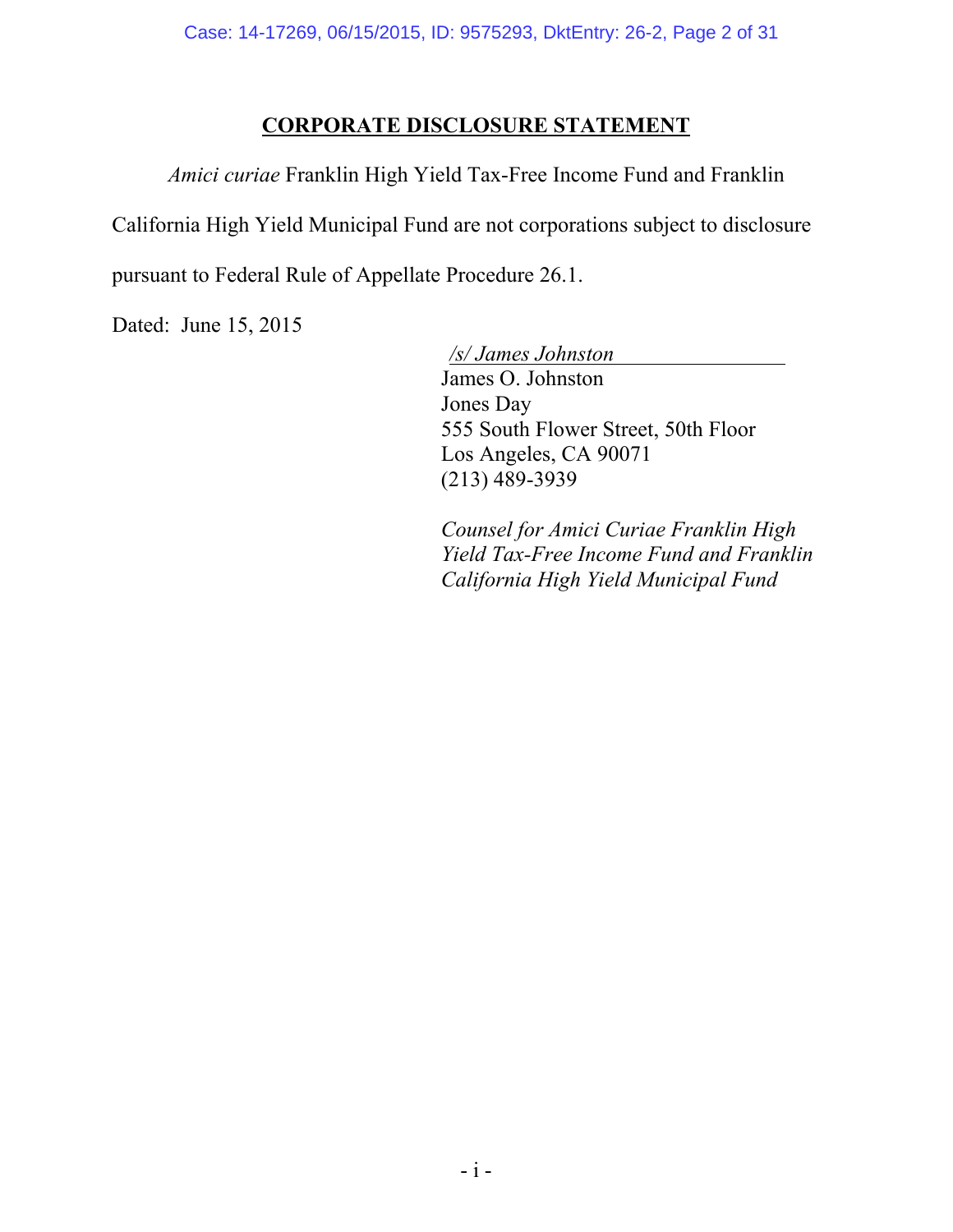# **TABLE OF CONTENTS**

# **Page**

|    | $\mathbf{I}$ . | The Court Can Fashion Effective And Equitable         |    |
|----|----------------|-------------------------------------------------------|----|
|    | П.             | <b>Cobb Was Not Required To Seek Or Obtain A Stay</b> |    |
|    | Ш.             | <b>The Court Should Not Extend The Doctrine</b>       |    |
| V. |                |                                                       | 10 |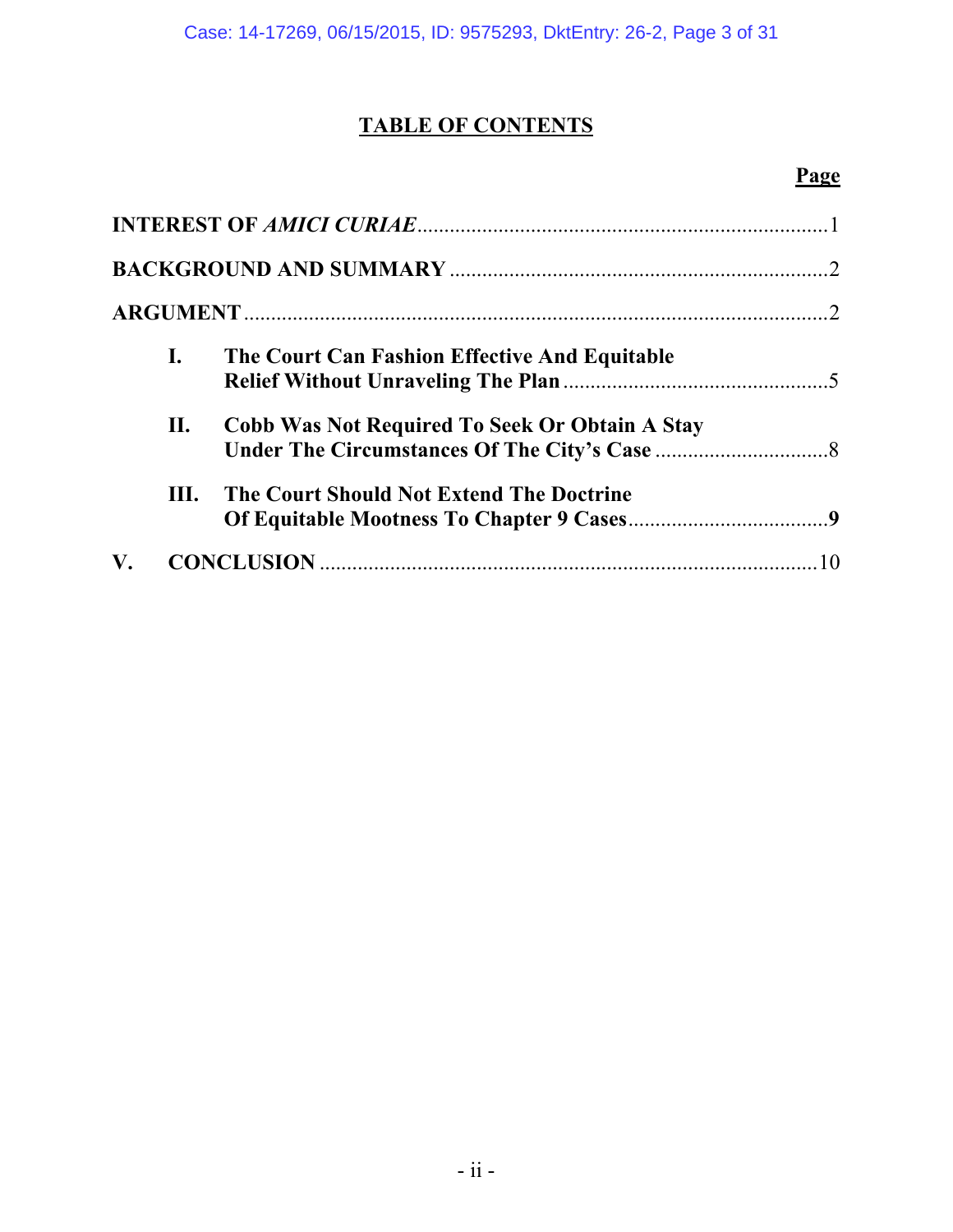# **TABLE OF AUTHORITIES**

# **Cases**

# **Page**

| In re International Envtl. Dynamics, Inc., 718 F.2d 322 (9th Cir. 1983) 7-8     |  |  |  |
|---------------------------------------------------------------------------------|--|--|--|
| Lexmark Int'l, Inc. v. Static Control Components, Inc., 134 S. Ct. 1377 (2014)2 |  |  |  |
|                                                                                 |  |  |  |
|                                                                                 |  |  |  |
|                                                                                 |  |  |  |
|                                                                                 |  |  |  |
|                                                                                 |  |  |  |
|                                                                                 |  |  |  |
|                                                                                 |  |  |  |
|                                                                                 |  |  |  |
|                                                                                 |  |  |  |
|                                                                                 |  |  |  |
| In re Zuercher Trust of 1999, BAP No. NC-13-1299-PaJuKu,                        |  |  |  |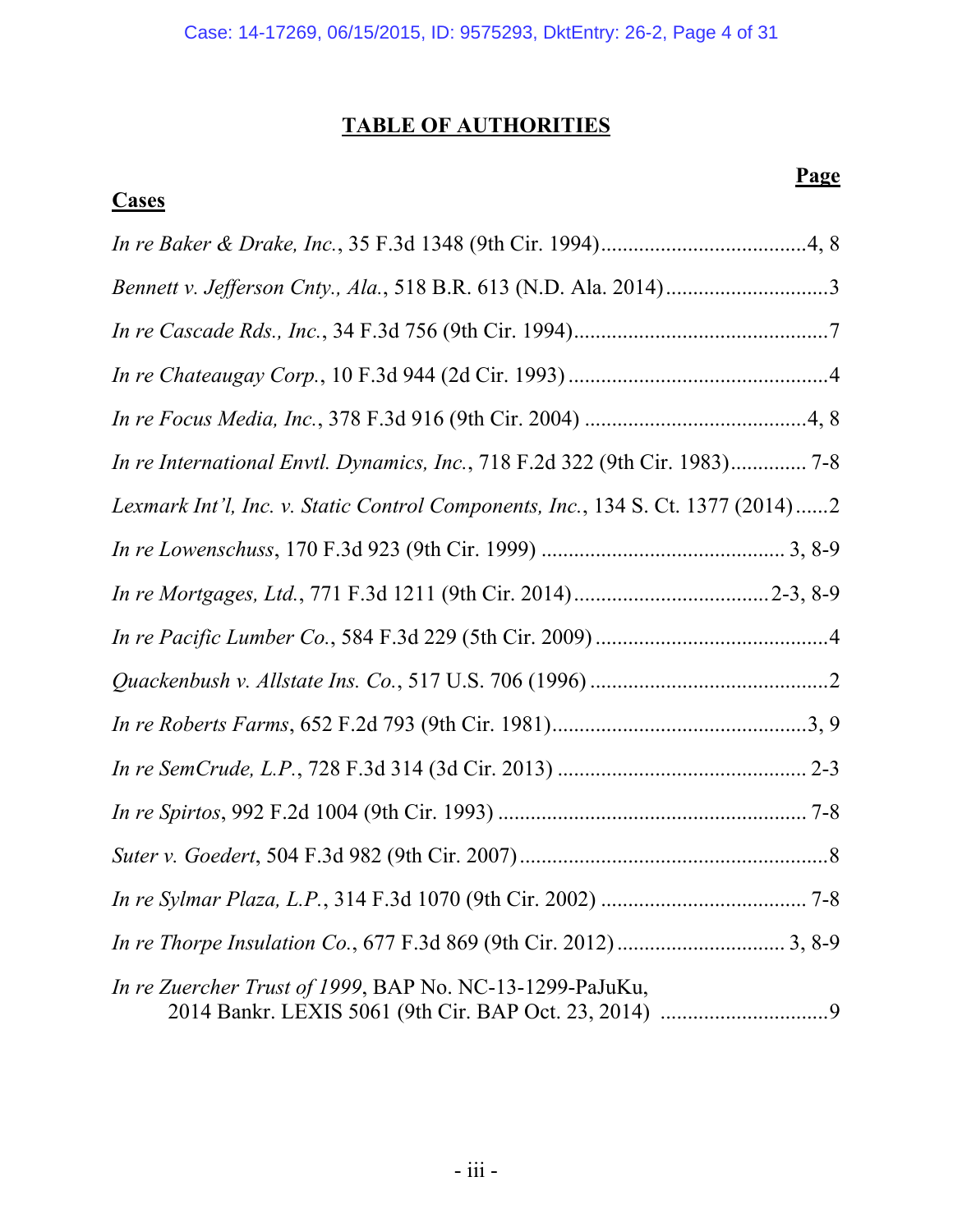*Amici curiae* Franklin High Yield Tax-Free Income Fund and Franklin California High Yield Municipal Fund (collectively, "Franklin") support appellant Michael A. Cobb's objection to the motion by appellee City of Stockton, California (the "City"), to dismiss this appeal as equitably moot.

### **INTEREST OF** *AMICI CURIAE*

Franklin has a direct and distinct interest in this appeal. Like Cobb, Franklin is a creditor of the City. As with Cobb's claim, the City's plan of adjustment (the "Plan") provides for discharge of Franklin's unsecured claim through a payment of less than 1% of its allowed amount. The Bankruptcy Court overruled Franklin's and Cobb's objections to confirmation of the Plan. Like Cobb, Franklin has appealed the Bankruptcy Court's confirmation order.

However, unlike Cobb, who was authorized to appeal directly to this Court, Franklin's appeal is now pending before the United States Bankruptcy Appellate Panel of the Ninth Circuit (the "BAP"). Briefing in Franklin's appeal before the BAP has not yet concluded. If the City persuades this Court that Cobb's appeal is equitably moot, the City may attempt to use that ruling in seeking dismissal of Franklin's own appeal. As a consequence, a disposition of the City's motion here is relevant to and may impact Franklin.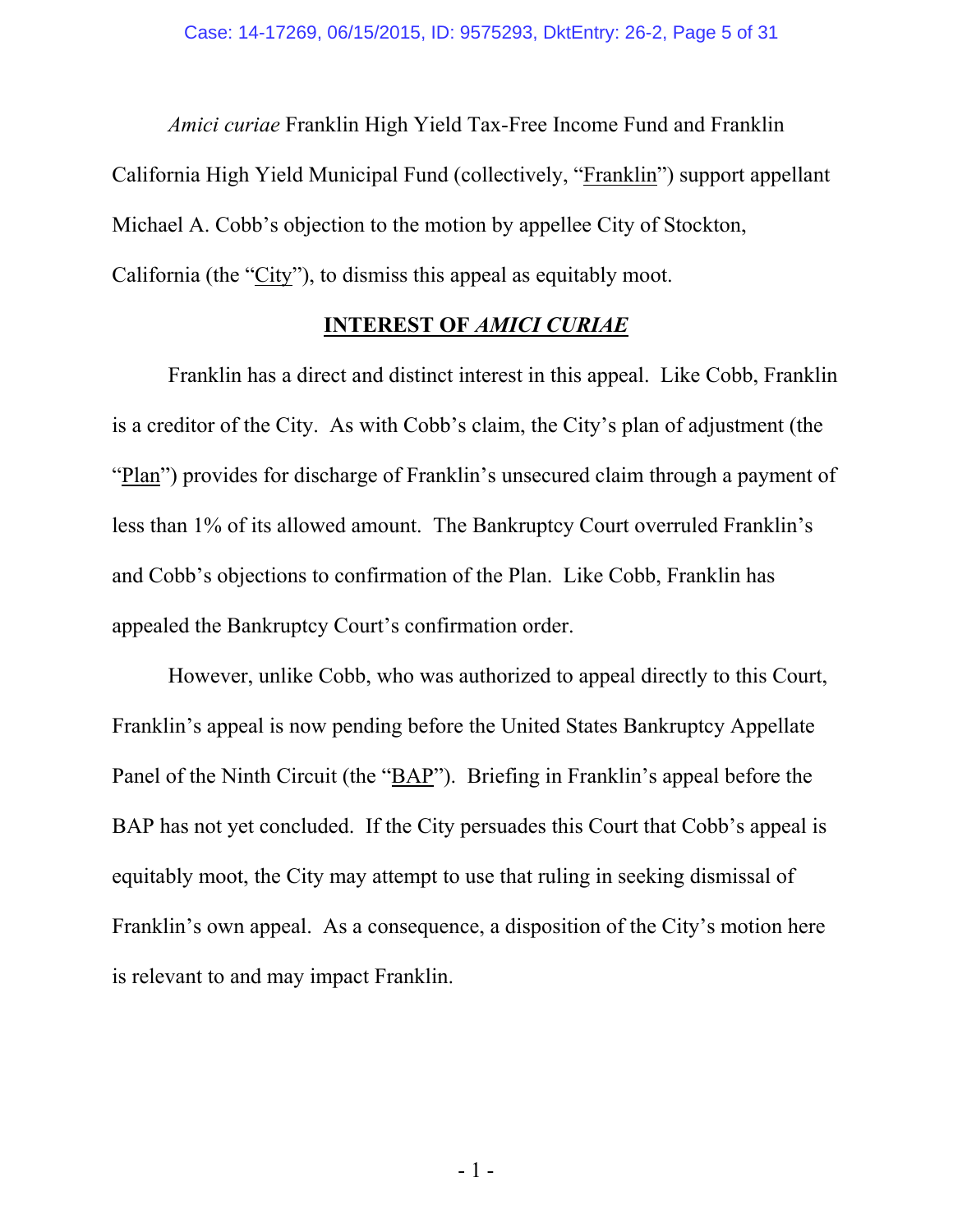#### **BACKGROUND**

The City's Plan provides for a payment of less than 1% on Cobb's \$4.2 million inverse condemnation claim and Franklin's \$30.5 million unsecured claim for repayment of bonds.

Cobb and Franklin filed separate appeals of the Bankruptcy Court's confirmation order. Cobb's appeal is pending before this Court via direct appeal pursuant to 28 U.S.C. § 158(d). Franklin's appeal is pending before the BAP pursuant to 28 U.S.C. § 158(b). Final orders of the BAP are appealable to this Court pursuant to 28 U.S.C. § 158(d), meaning that issues now under consideration in Franklin's appeal may be considered by this Court in the future.

### **ARGUMENT**

Equitable mootness is a "prudential" and "'judge-made abstention doctrine.'" *In re Mortgages, Ltd.*, 771 F.3d 1211, 1214 & n.2 (9th Cir. 2014) (quoting *In re SemCrude, L.P.*, 728 F.3d 314, 317 & n.2 (3d Cir. 2013)). It is a doctrine in "tension" with the "strict duty" and "virtually unflagging obligation" of federal courts "to exercise the jurisdiction that is conferred upon them by Congress." *Quackenbush v. Allstate Ins. Co.*, 517 U.S. 706, 716 (1996); *see Lexmark Int'l, Inc. v. Static Control Components, Inc.*, 134 S. Ct. 1377, 1386 (2014) (request to "decline to adjudicate . . . claim on grounds that are 'prudential,' rather than constitutional[,] . . . is in some tension with our recent reaffirmation of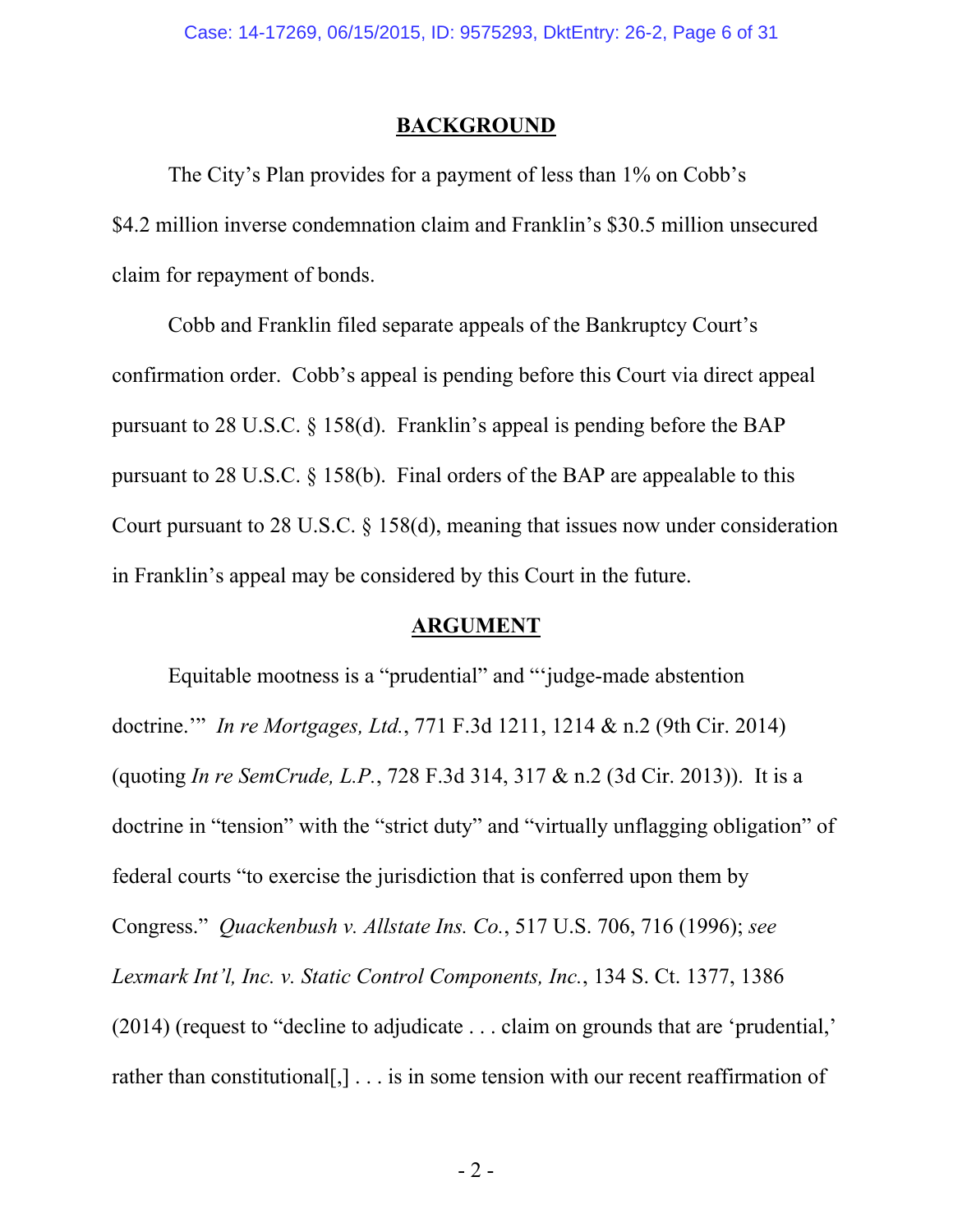#### Case: 14-17269, 06/15/2015, ID: 9575293, DktEntry: 26-2, Page 7 of 31

the principle that 'a federal court's 'obligation' to hear and decide' cases within its jurisdiction is 'virtually unflagging'") (quotation omitted); *Bennett v. Jefferson Cnty., Ala.*, 518 B.R. 613, 634 (N.D. Ala. 2014).

The doctrine's "judge-made origin, coupled with the responsibility of federal courts to exercise their jurisdictional mandate, obliges [the Court] . . . to proceed most carefully before dismissing an appeal as equitably moot." *SemCrude*, 728 F.3d at 318. "The presumptive position remains that federal courts should hear and decide on the merits cases properly before them." *Id.* at 326. Consequently, "[t]he party moving for dismissal on mootness grounds bears a heavy burden," *Mortgages, Ltd.*, 771 F.3d at 1214, and dismissal "should be rare, occurring only where there is sufficient justification to override the statutory appellate rights of the party seeking review," *SemCrude*, 728 F.3d at 326-27.

In particular, the doctrine applies only "when a 'comprehensive change of circumstances' has occurred so 'as to render it inequitable for [the] court to consider the merits of the appeal.'" *In re Thorpe Insulation Co.*, 677 F.3d 869, 880 (9th Cir. 2012) (quoting *In re Roberts Farms*, 652 F.2d 793, 798 (9th Cir. 1981)). "The question is whether the case 'presents transactions that are so complex or difficult to unwind that the doctrine of equitable mootness would apply.'" *Id.* (quoting *In re Lowenschuss*, 170 F.3d 923, 933 (9th Cir. 1999)).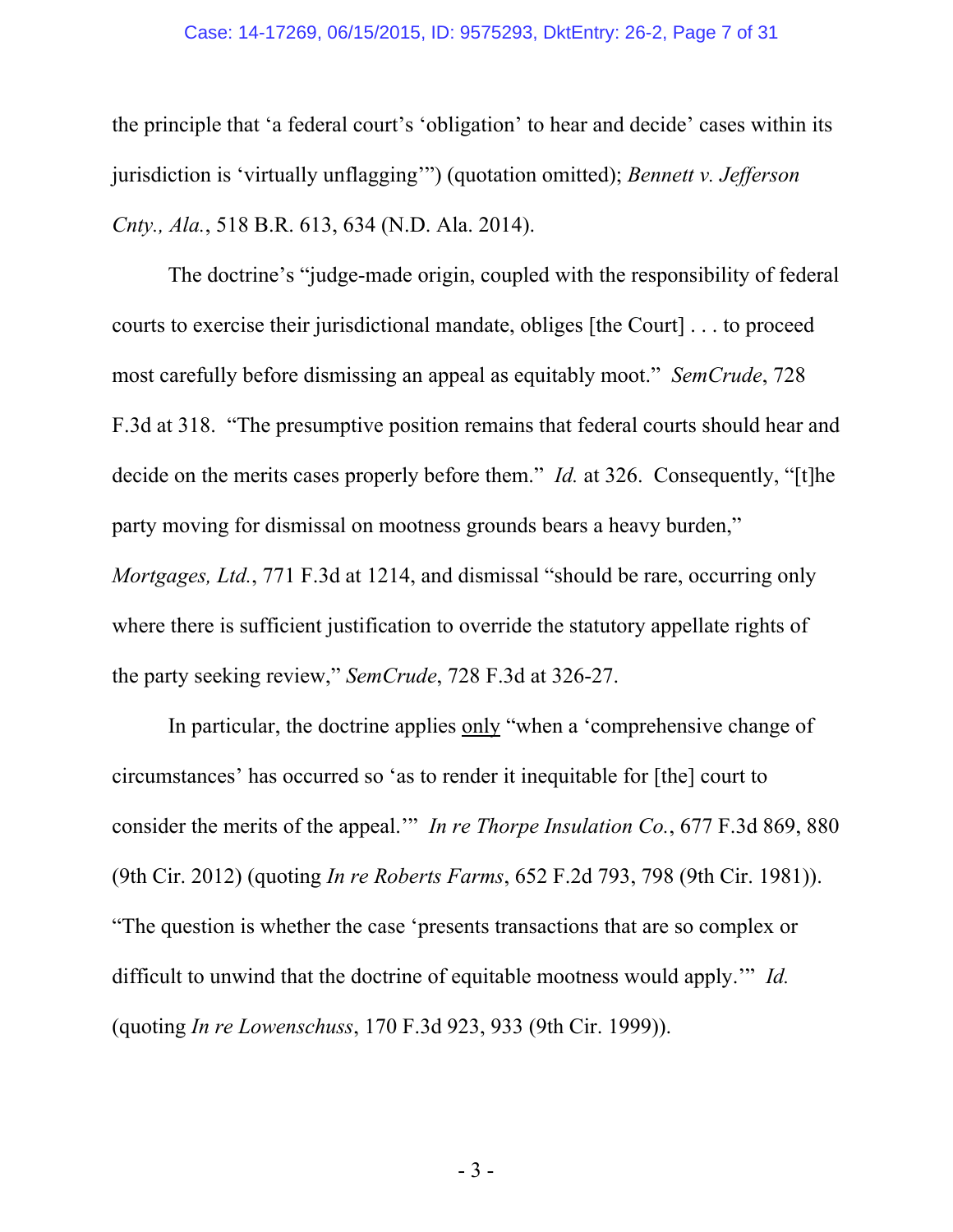Thus, an appeal of a confirmation order is not equitably moot where, on remand, "the bankruptcy court can fashion effective and equitable relief without completely knocking the props out from under the plan and thereby creating an uncontrollable situation." *Thorpe*, 677 F.3d at 881; *see, e.g.*, *In re Focus Media, Inc.*, 378 F.3d 916, 924 (9th Cir. 2004) (no equitable mootness where appellate relief "would not require the bankruptcy court to unravel a complicated bankruptcy plan") (quotation omitted); *In re Baker & Drake, Inc.*, 35 F.3d 1348, 1352 (9th Cir. 1994) (no equitable mootness where court "not faced with a situation in which we have the impossible task of putting Humpty Dumpty together again").

Any measure of equitable appellate relief is sufficient to defeat a claim of mootness. "Where equitable relief, though incomplete, is available, the appeal is not moot." *Thorpe*, 677 F.3d at 883; *see, e.g.*, *In re Pacific Lumber Co.*, 584 F.3d 229, 241 (5th Cir. 2009) (no equitable mootness even where "a creditor could not obtain full relief"); *In re Chateaugay Corp.*, 10 F.3d 944, 954 (2d Cir. 1993) (no equitable mootness where "fractional recovery" is possible).

Further, "equitable mootness applies to specific claims, not entire appeals. In exercising its discretionary power to dismiss an appeal on mootness grounds, a court cannot avoid its obligation to scrutinize each individual claim, testing the feasibility of granting the relief against its potential impact on the reorganization scheme as a whole." *Pacific Lumber*, 584 F.3d at 241 (quotation omitted).

- 4 -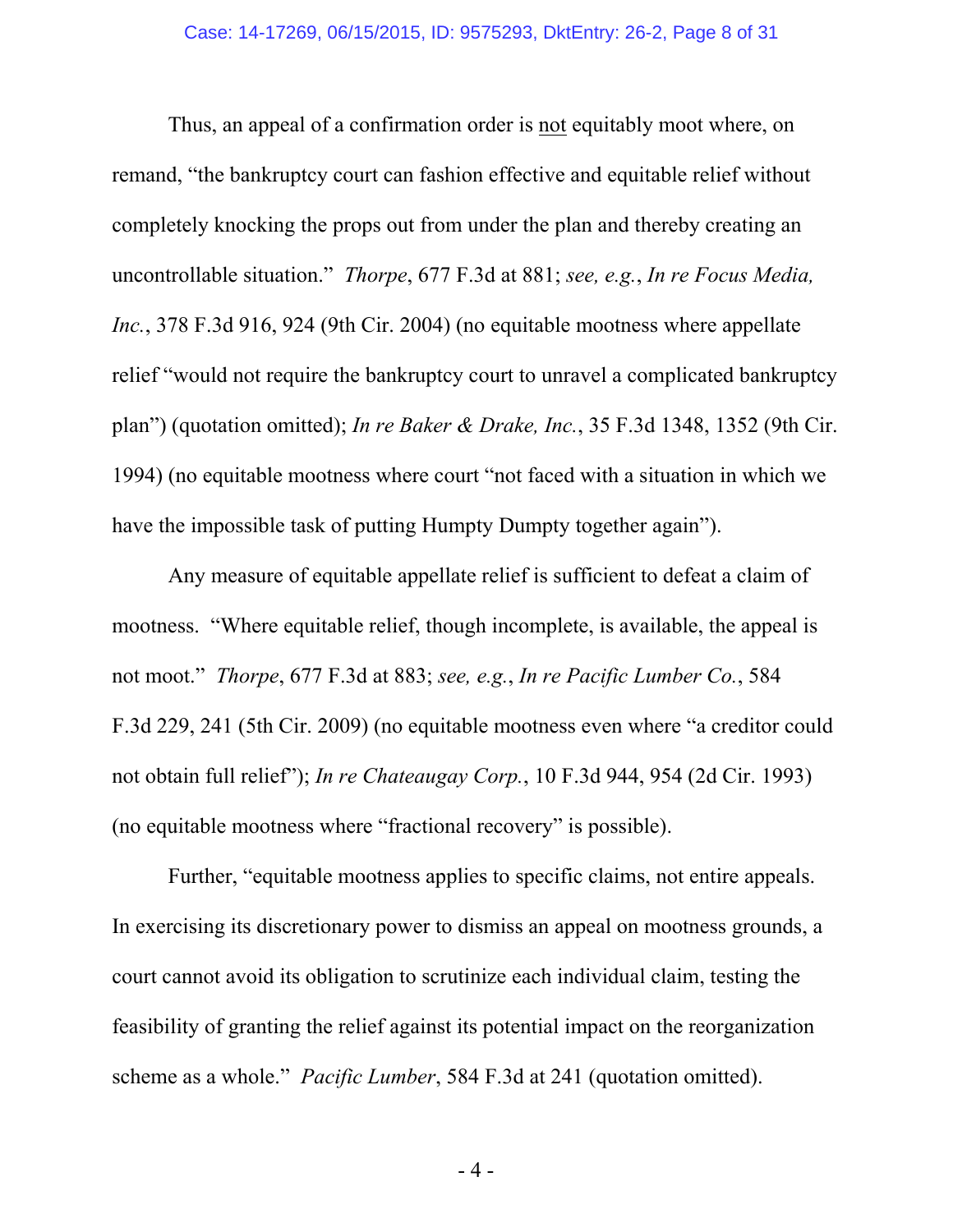Equitable mootness is applied, if at all, "with a scalpel rather than an axe." *Id.* at 240.

Within that framework, Cobb's appeal of confirmation is not equitably moot for at least two independent reasons. First, the Court can fashion effective relief without unraveling the Plan merely by ordering the City to pay more than 1% on Cobb's claim, notwithstanding Cobb's failure to request a stay pending appeal. Second, as *Jefferson County* recently held, the doctrine of equitable mootness should not be extended to chapter 9 cases like the City's due to policy and prudential concerns unique to municipal bankruptcy.

## **I. The Court Can Fashion Effective And Equitable Relief Without Unraveling The Plan.**

Cobb objected to the Plan on the ground that impairment of his claim for just compensation – through 1% payment under the City's Plan – would be an unconstitutional violation of the Fifth Amendment. There are two basic forms of appellate relief the Court could grant if it determines that the Bankruptcy Court erred in overruling Cobb's objection: it could order that Cobb's claim (asserted in a disputed amount of \$4.2 million) cannot be impaired and thus "rides through" the City's bankruptcy case unimpaired; or it could order the City to make a payment of more than 1% on the claim.

Neither remedy would unravel the Plan. The City could make payments to Cobb without recovering or impacting distributions already made to any other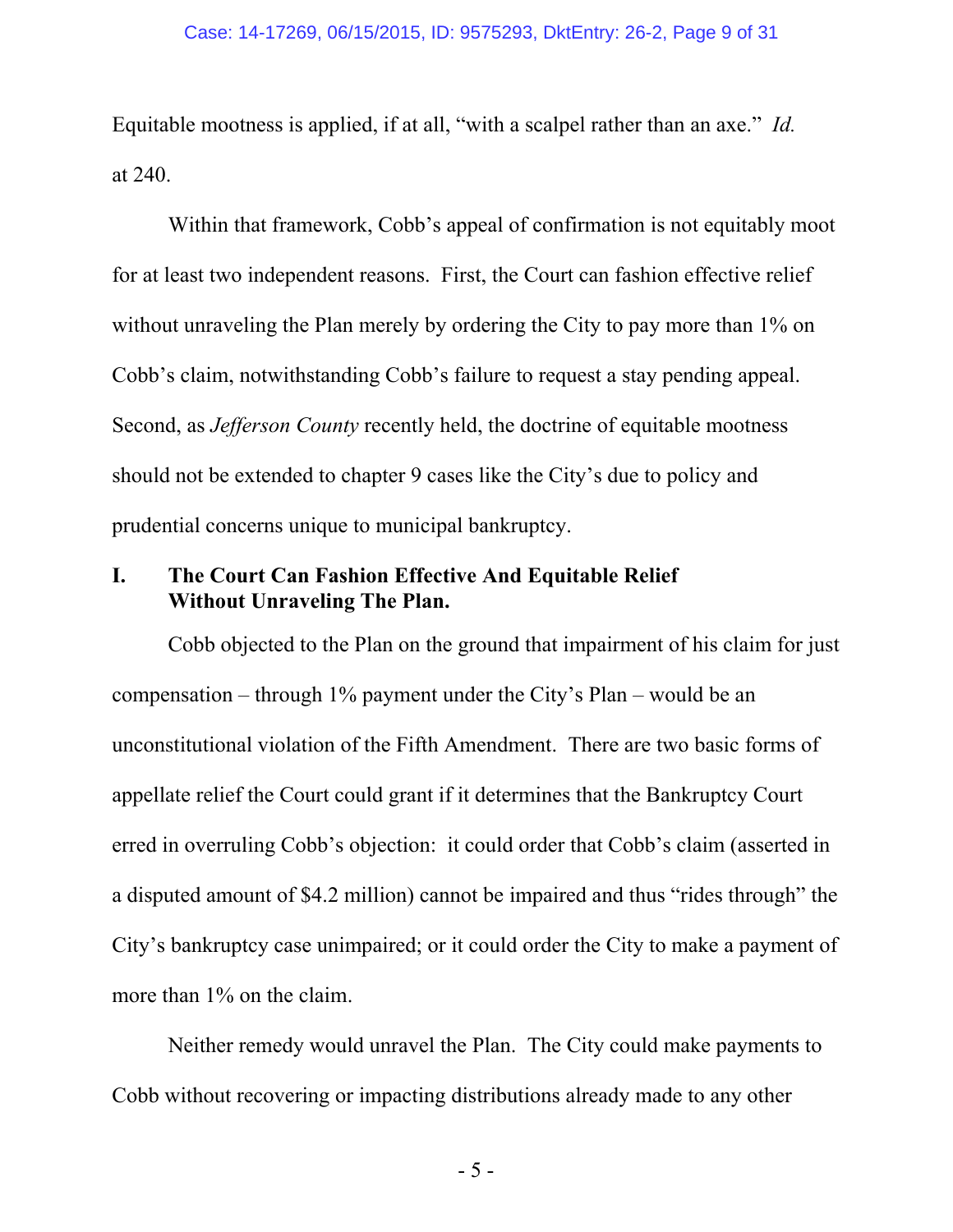#### Case: 14-17269, 06/15/2015, ID: 9575293, DktEntry: 26-2, Page 10 of 31

creditors under the Plan. Evidence adduced at the trial on confirmation established that the City will generate millions of dollars with which it could pay impaired claims over the coming decades (the period in which the City is paying other prebankruptcy creditors under the Plan). That is a core premise of Franklin's appeal, and Franklin summarizes the relevant evidence on pages 17-21 and 34-39 of its opening brief before the BAP, an excerpt of which is attached as Exhibit A.

The Bankruptcy Court understood this. As Cobb notes in his objection, the Court denied Franklin's motion for a stay pending appeal in part because the City could be ordered to pay "more money for Franklin" in the event of reversal without "reeling back in" payments made to other creditors, "having to upset too much of the compromises that have been reached," or otherwise unraveling the Plan. The Court stated that it was "not terrified of the potential consequences" of reversal because "the City is going to be around, and it's still going to have the citizenry of a couple hundred thousand people. And with its finances on more stable footing, it's conceivable that some additional funds could be made available." Cobb Obj. at 15-17 (quoting Bankruptcy Court).

None of the declarations attached to the City's motion state that the City could not pay more money to Cobb or that reinstatement of Cobb's claim would be problematic. At most, the declarations purport to establish consummation of the Plan. But consummation is "not . . . the end of the inquiry." *Thorpe*, 677 F.3d

- 6 -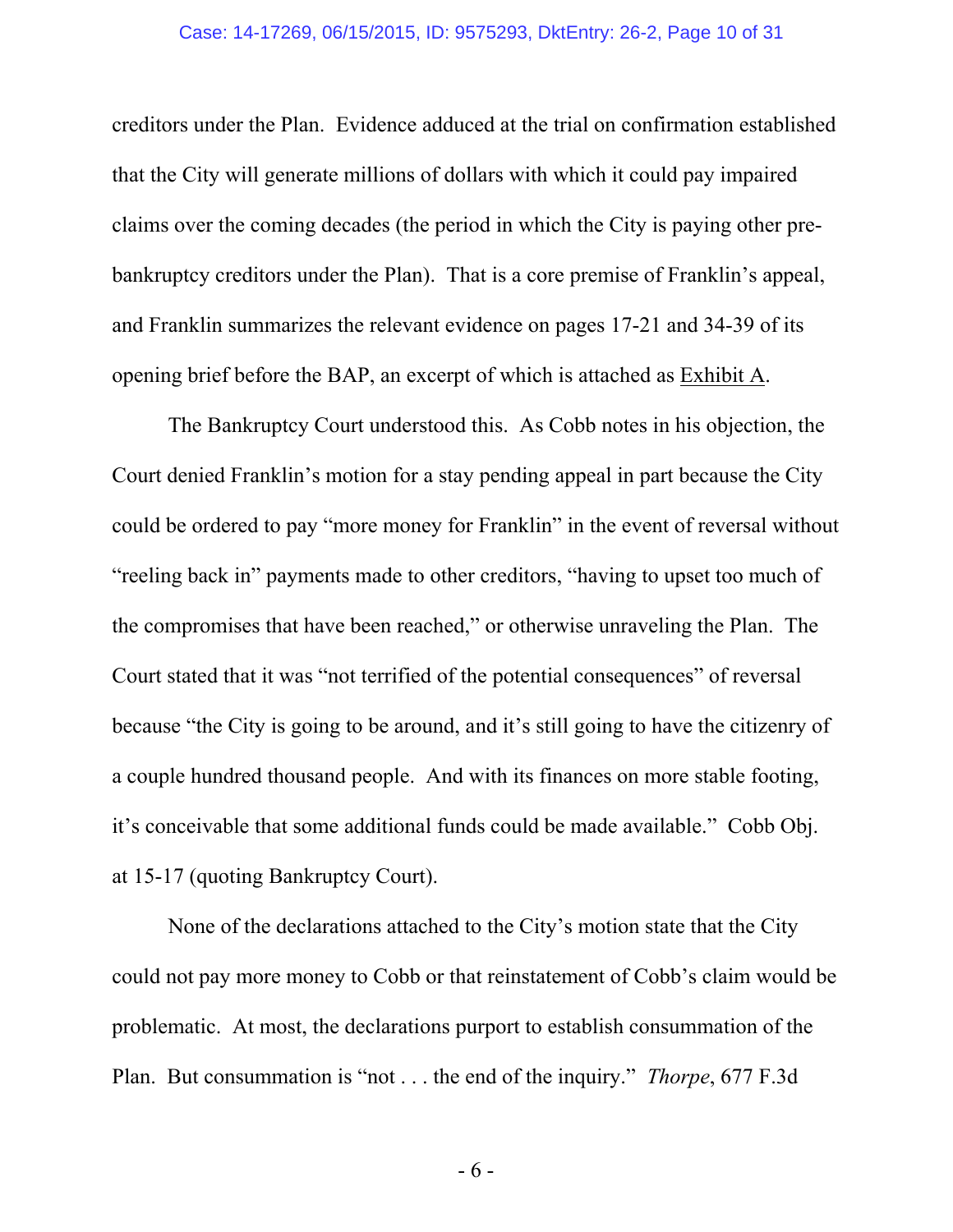at 882 n.7. The Court must "still assess whether effective relief might be given without fully impairing the prior plan and other pertinent circumstances." *Id.*; *see id.* at 883 ("[W]e expect that there are many options open to the bankruptcy court other than complete plan reversal that can remedy some of Appellants' claims if proved valid. Therefore, we hold that this appeal is not equitably moot.").

Accordingly, there is no evidence to support the foundational premise of the City's motion. And this Court repeatedly has refused to dismiss bankruptcy appeals in which payment of money, with no material impact on a confirmed plan, provided an effective remedy. *E.g.*, *In re Sylmar Plaza, L.P.*, 314 F.3d 1070, 1074 (9th Cir. 2002) ("Even if the plan has been substantially consummated, because Platinum's claim is only for monetary damages against solvent debtors, this is not a case in which it would be impossible to fashion effective relief."); *Thorpe*, 677 F.3d at 883 (same); *see In re Cascade Rds., Inc.*, 34 F.3d 756, 760 (9th Cir. 1994) ("we can fashion effective relief merely by ordering the trustee to repay the judgment"); *In re Spirtos*, 992 F.2d 1004, 1007 (9th Cir. 1993) ("We can fashion effective relief by ordering Debtor, who is a party to this appeal, to return the money to the estate."); *In re International Envtl. Dynamics, Inc.*, 718 F.2d 322, 326 (9th Cir. 1983) (same).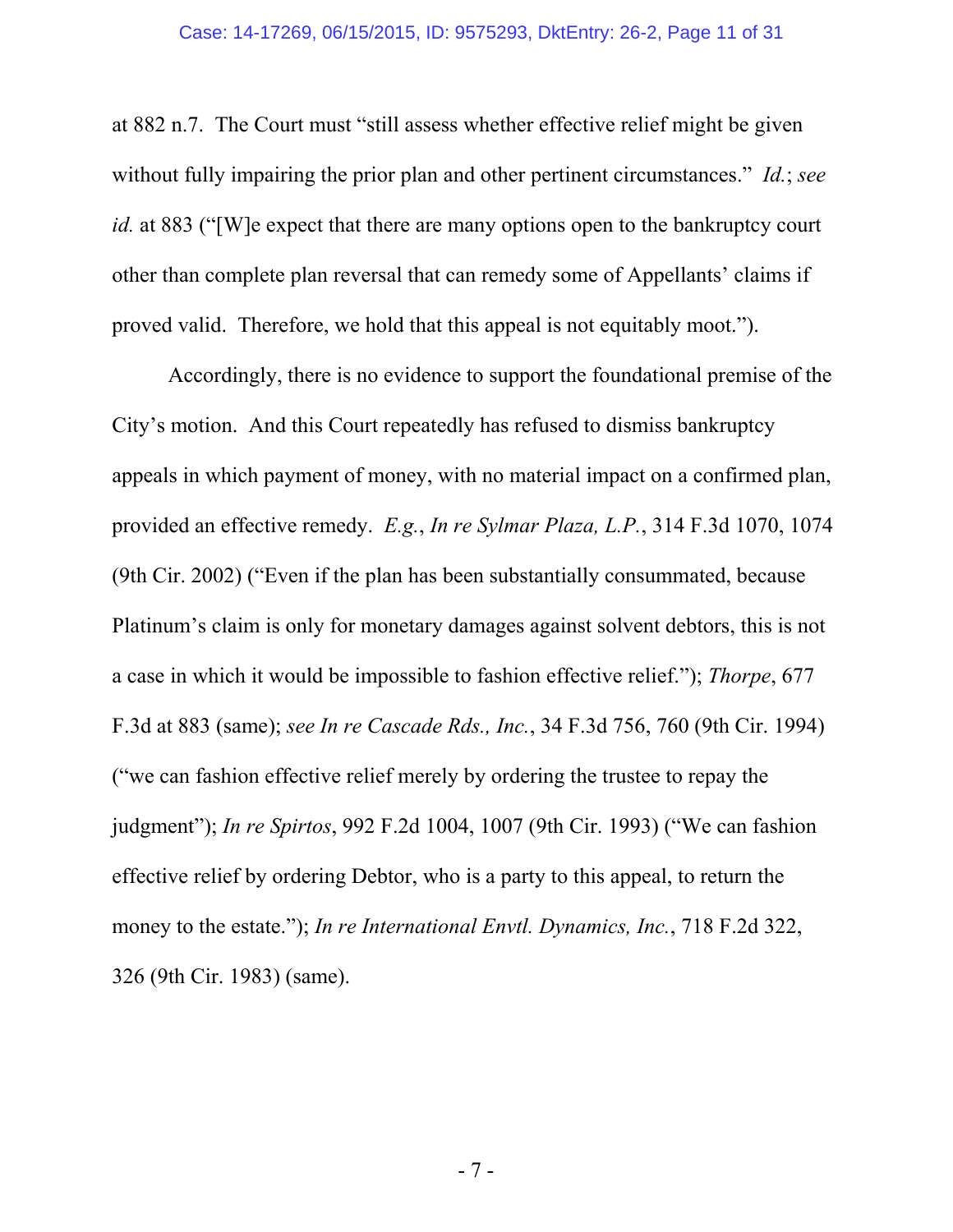# **II. Cobb Was Not Required To Seek Or Obtain A Stay Under The Circumstances Of The City's Case.**

The City argues that Cobb forfeited his right to appellate relief because he did not seek a stay pending appeal. Mot. at 1, 7-8. (Franklin did seek a stay). Bankruptcy appeals, however, are not a game of "gotcha." There is no requirement to seek (much less obtain) a stay under facts like those here.

This Court has held that appellants need not seek a stay in all circumstances. *See, e.g.*, *Mortgages, Ltd.*, 771 F.3d at 1215 (describing instances in which "an appeal is not equitably moot despite the failure to seek a stay"); *Sylmar*, 314 F.3d at 1074 (no mootness despite failure "to seek or obtain a stay"); *Spirtos*, 992 F.2d at 1006-07 (because "effective and equitable" relief may be fashioned, no mootness despite failure to seek a stay).<sup>1</sup>

Rather, as stated in the case on which the City primarily relies, "it is obligatory upon the appellant . . . to pursue with diligence all available remedies to obtain a stay of execution of the objectionable order . . . if the failure to do so

<sup>1</sup> The Court definitely has not conditioned appellate relief on a successful application for a stay. *See, e.g.*, *Thorpe*, 677 F.3d at 881 ("failure to obtain a stay does not require a conclusion of equitable mootness where parties use due diligence in seeking the stay"); *Suter v. Goedert*, 504 F.3d 982, 990 (9th Cir. 2007) (appeal not moot despite failure to obtain a stay); *Focus Media*, 378 F.3d at 924 (same); *Lowenschuss*, 170 F.3d at 933 ("Because we can fashion effective relief for events that transpired as a result of the bankruptcy court's refusal to grant Selnick's request for a stay, Selnick's appeal is not equitably moot."); *Baker & Drake*, 35 F.3d at 1351 ("Failure to obtain a stay, standing alone, is often fatal but not necessarily so."); *International Envtl.*, 718 F.2d at 325-26 (appeal not moot despite failure to obtain a stay).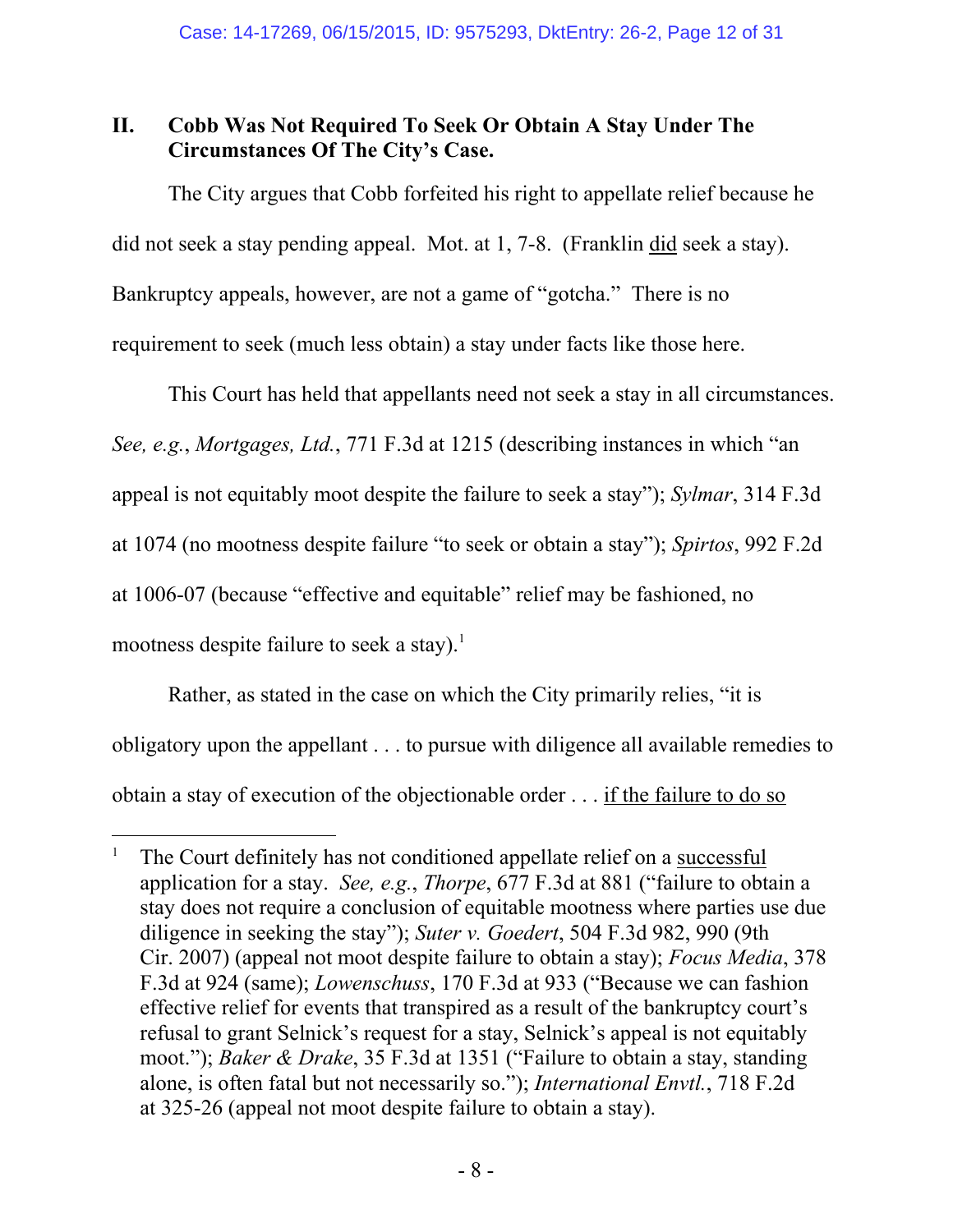creates a situation rendering it inequitable to reverse the orders appealed from." *Mortgages, Ltd.*, 771 F.3d at 1215-16 (quoting *Roberts Farms*, 652 F.2d at 798) (emphasis added). As the BAP observed in synthesizing this Court's mootness jurisprudence, "[t]he rule discussed in *In re Mortgages, Ltd.* is subject to the same condition explained in *Roberts Farms, Inc.*, *Lowenschuss*, and *Thorpe Insulation*, that there must also be some subsequent event that would render consideration of the issues on appeal inequitable, and thereby trigger an equitable mootness analysis." *In re Zuercher Trust of 1999*, BAP No. NC-13-1299-PaJuKu, 2014 Bankr. LEXIS 5061, at \*19 (9th Cir. BAP Oct. 23, 2014) (emphasis added); *see id.* at \*20 (appeal not moot despite no effort to seek stay, with "no satisfactory explanation for the failure to do so").

There is no evidence that an order directing that the City pay more than 1% on Cobb's claim would be inequitable. As a result, Cobb need not have sought or obtained a stay as a condition to appellate review of his objection to the Plan.

## **III. The Court Should Not Extend The Doctrine Of Equitable Mootness To Chapter 9 Cases.**

Finally, the City has not shown that the doctrine of equitable mootness applies in a municipal bankruptcy case under chapter 9. The District Court for the Northern District of Alabama recently considered this exact question and held that "equitable mootness does not apply to challenges to a Confirmation Order in Chapter 9 proceedings." *Jefferson Cnty.*, 518 B.R. at 635.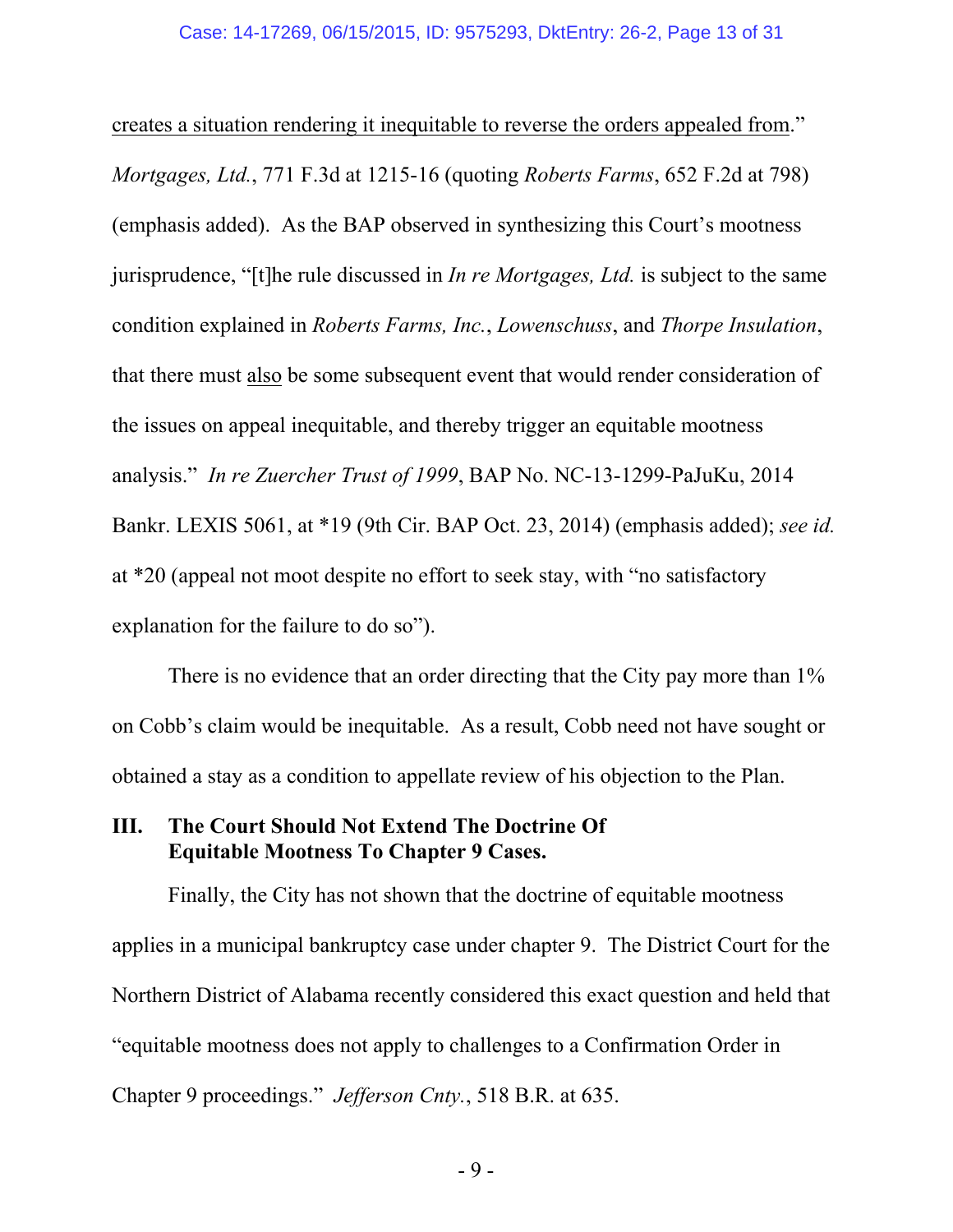That court noted that the doctrine is "based on Chapter 11 concepts that may be inapplicable to or inappropriate for this Chapter 9 case." *Id.* at 634. "The prudential concerns of a Chapter 9 plan are different from the prudential concerns of a Chapter 11 plan. Two policies underlying Chapter 11 are preserving going concerns and maximizing property available to satisfy creditors. The policy underlying Chapter 9 is not future profit, but rather continued provision of public services. These major differences in the purposes of Chapter 9 and Chapter 11 reorganizations alter analysis of whether equitable considerations should factor into this court's decision to hear the [] appeal." *Id.* at 636 (quotations omitted).

In denying Franklin's motion for a stay, the Bankruptcy Court touched upon this distinction. Unlike a corporate debtor, the City cannot go out of business. Unlike an individual debtor, the City cannot die. As the Bankruptcy Court recognized, the City will exist for the foreseeable future, and it always will be able to provide at least some modicum of "fractional" relief to Cobb in the event of a reversal on appeal without unduly or inequitably impairing the rights of others.

#### **CONCLUSION**

For all of these reasons, Cobb's appeal is not equitably moot. The Court should deny the City's Motion and proceed to hear the merits of the appeal.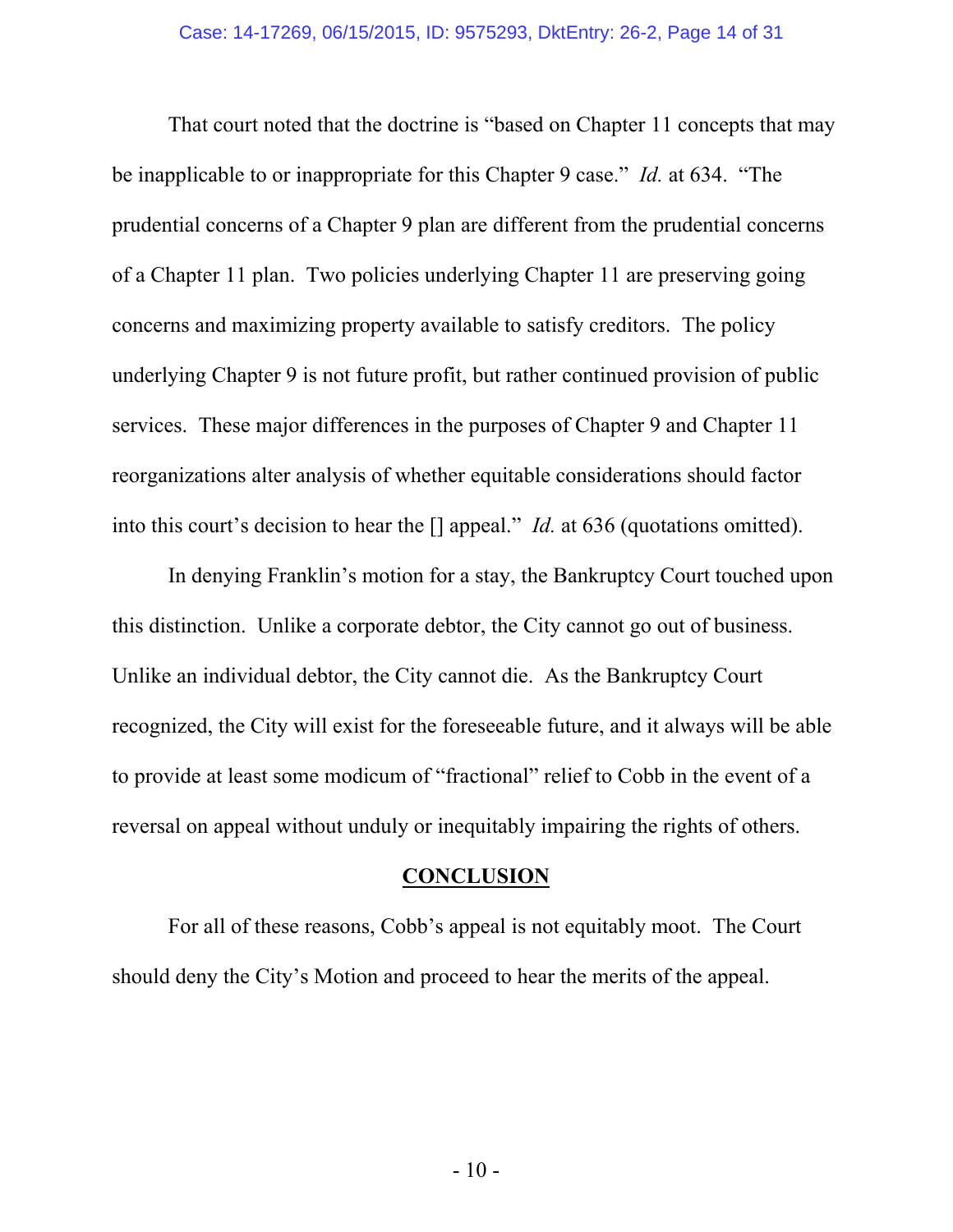Respectfully submitted, June 15, 2015

#### */s/ James O. Johnston*

**JONES DAY**  James O. Johnston (Cal. Bar No. 167330) 555 South Flower St. Fiftieth Floor Los Angeles, CA 90071  $(213)$  489-3939 Fax:  $(213)$  243-2539

Joshua D. Morse (Cal. Bar No. 211050) 555 California St. Twenty-Sixth Floor San Francisco, CA 90071 (415) 626-3939  $\hat{F}ax'$  (415) 875-5700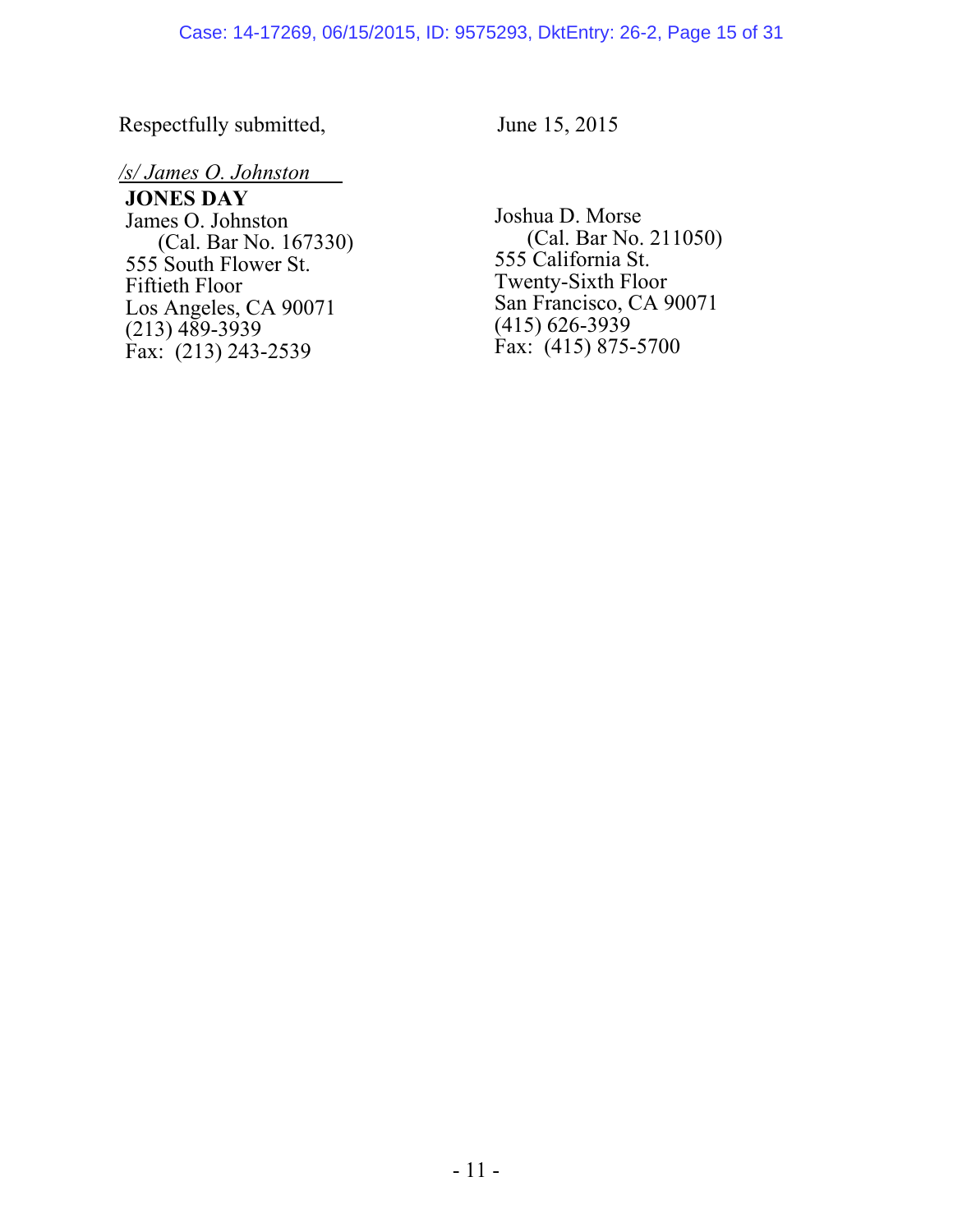#### **CERTIFICATE OF COMPLIANCE**

Pursuant to Federal Rule of Appellate Procedure 32(a)(7)(C):

1. This brief complies with the type-volume limitation of Fed. R. App. P. 32(a)(7)(B), as made applicable by Fed. R. App. P. 29(d), because the brief contains 2,491 words, excluding the parts of the brief exempted by Fed. R. App. P.  $32(a)(7)(B)(iii)$ .

2. This brief complies with the typeface requirements of Fed. R. App. P. 32(a)(5) and the type style requirements of Fed. R. App. P. 32(a)(6) because this brief has been prepared in a proportionally spaced typeface using Microsoft Word in 14-point Times New Roman.

Dated: June 15, 2015

 */s/ James Johnston*  James O. Johnston Jones Day 555 South Flower Street, 50th Floor Los Angeles, CA 90071 (213) 489-3939

*Counsel for Amici Curiae Franklin High Yield Tax-Free Income Fund and Franklin California High Yield Municipal Fund*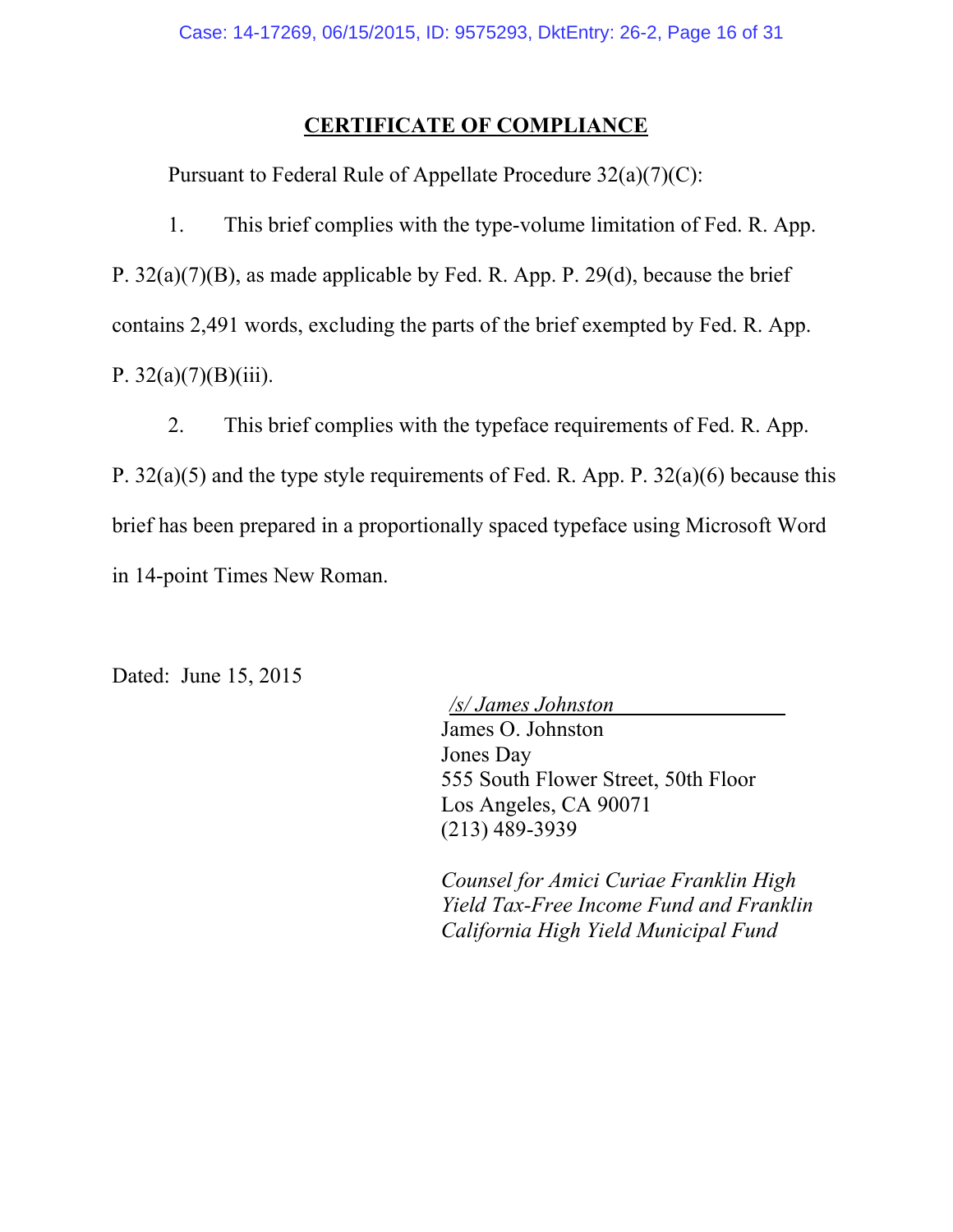#### **STATEMENT REQUIRED BY FRAP RULE 29(c)(5)**

Pursuant to Federal Rule of Appellate Procedure 29(c)(5), *amici curiae* Franklin High Yield Tax-Free Income Fund and Franklin California High Yield Municipal Fund (collectively, "Franklin") confirm that (A) no party's counsel authored any part of Franklin's *amicus* brief; (B) no party or party's counsel contributed money that was intended to fund preparing or submitting Franklin's amicus brief; and (C) no person – other than Franklin, its members, or its counsel – contributed money that was intended to fund the preparation and submission of Franklin's *amicus* brief.

Dated: June 15, 2015

 */s/ James Johnston*  James O. Johnston Jones Day 555 South Flower Street, 50th Floor Los Angeles, CA 90071 (213) 489-3939

*Counsel for Amici Curiae Franklin High Yield Tax-Free Income Fund and Franklin California High Yield Municipal Fund*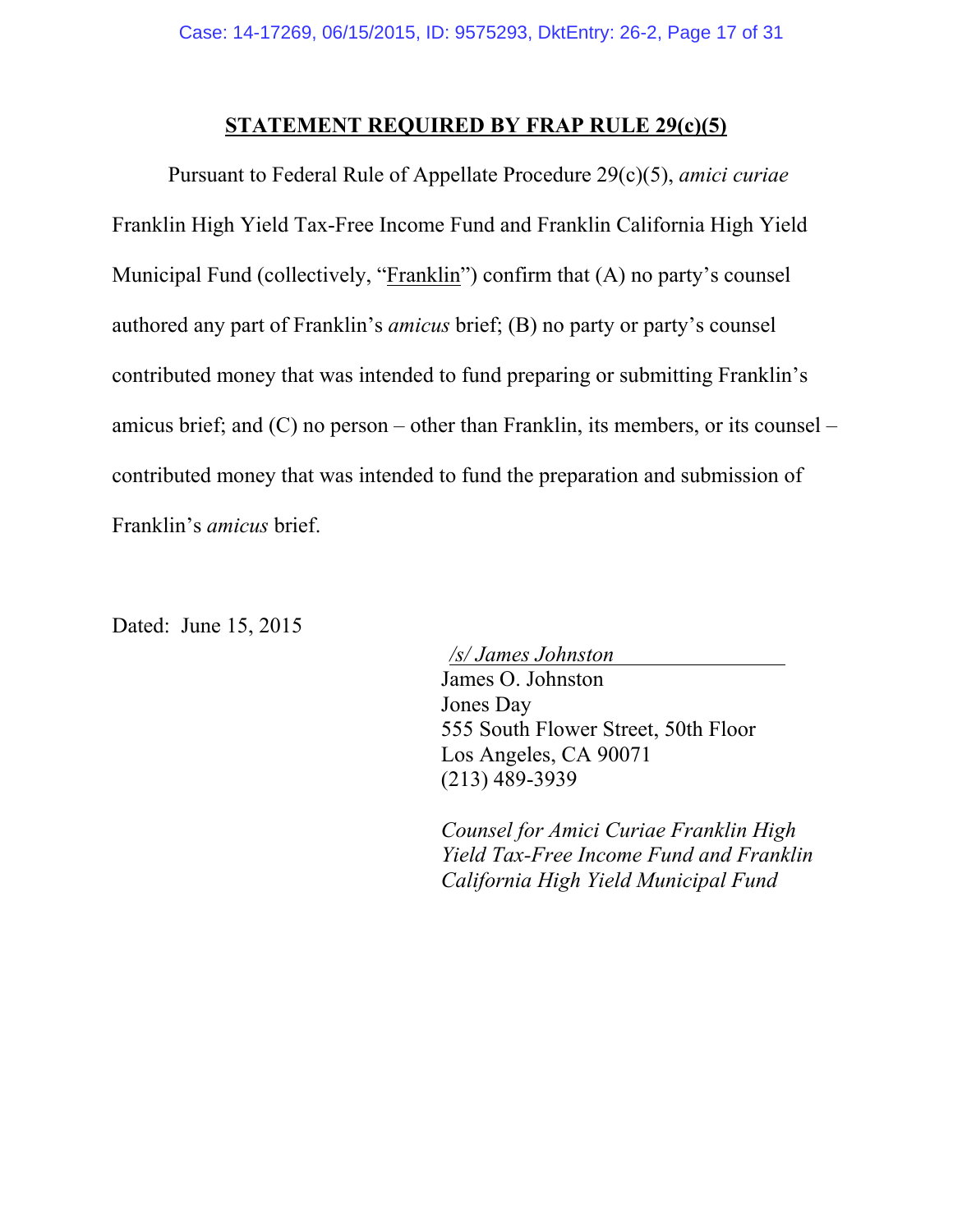Case: 14-17269, 06/15/2015, ID: 9575293, DktEntry: 26-2, Page 18 of 31

# **EXHIBIT A (Excerpts Of Franklin's Opening Brief)**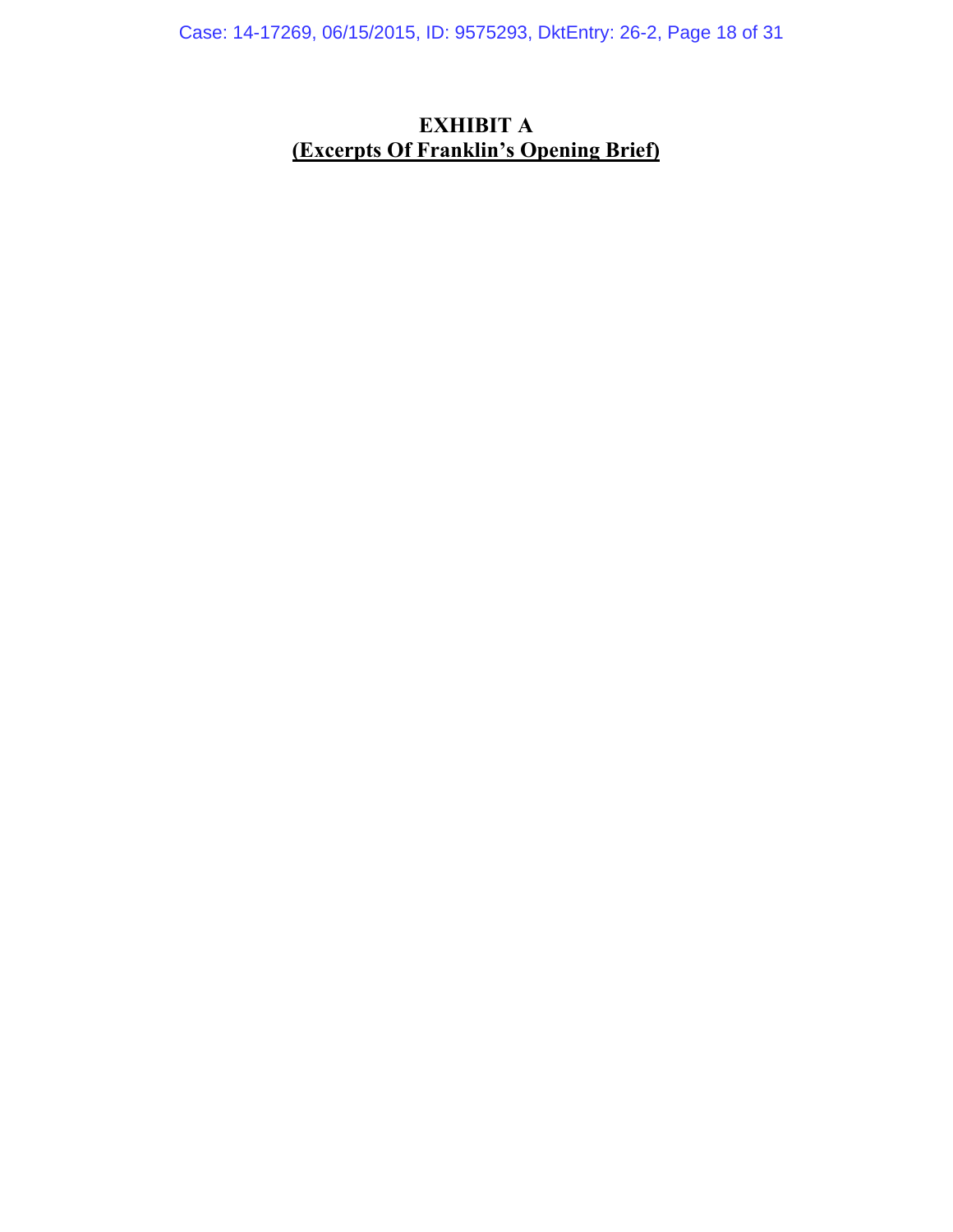CaSes4.411172590, 060105. 2015; ID5, 9575293, DR312015: 26-P, age: 1990 f31

CASE NO. EC-14-1550

# **UNITED STATES BANKRUPTCY APPELLATE PANEL OF THE NINTH CIRCUIT**

*In re* CITY OF STOCKTON, CALIFORNIA, *Debtor.*

FRANKLIN HIGH YIELD TAX-FREE INCOME FUND and FRANKLIN CALIFORNIA HIGH YIELD MUNICIPAL FUND, *Appellants*,

v.

CITY OF STOCKTON, CALIFORNIA, *Appellee*.

*Appeal from the United States Bankruptcy Court for the Eastern District of California, Case No. 12-32118*

### **OPENING BRIEF OF APPELLANTS**

JONES DAY James O. Johnston (Cal. Bar No. 167330) 555 South Flower Street Fiftieth Floor Los Angeles, CA 90071 Telephone: (213) 489-3939

Dated: March 23, 2015 *Counsel for Appellants*

JONES DAY Joshua D. Morse (Cal. Bar No. 211050) 555 California Street Twenty-Sixth Floor San Francisco, CA 94104 Telephone: (415) 626-3939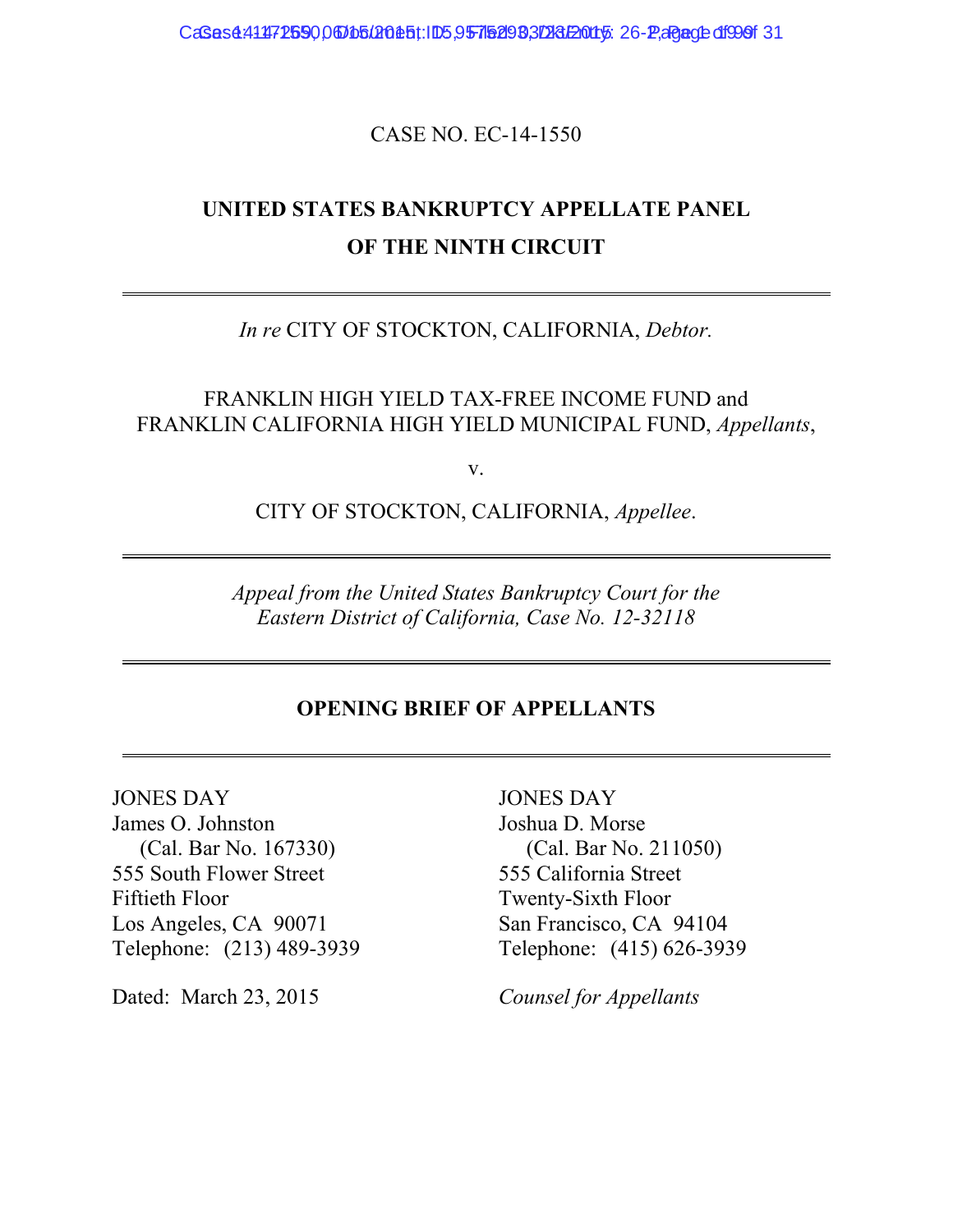(Class 15) *separately* from retiree *health benefit* claims (Class 12). Knowing that retirees would vote in favor of the Plan due to the promise of unimpaired pensions, the City then classified Franklin's unsecured claim *together* with the health benefit claims in Class 12. At the same time, the City separately classified all other material unsecured claims (including the other bonds with "similar structures" and identical underlying ratings) so that it could provide the more favorable treatment it had negotiated for them.

Ultimately, as the City intended, Franklin's "no" vote in Class 12 was swamped by "yes" votes of 1,100 retirees who had been promised full pensions.<sup>55</sup>

### **5. The City's Ability To Pay.**

Faced with a recovery of less than one cent on the dollar of its unsecured claim, Franklin objected to confirmation. In May and June 2014, the Court held a confirmation hearing that included live testimony from thirteen fact and expert witnesses (plus an additional seven via written declaration). At trial, as summarized in greater detail in Section VI.A.3, Franklin established that the City had the ability to pay much more than \$285,000 on Franklin's unsecured claim, even without impairing pensions or otherwise altering the negotiated treatment of other creditors under the Plan. Among other things –

<sup>55</sup> DI1380 (Nownes-Whitaker) at 5 and Ex. B.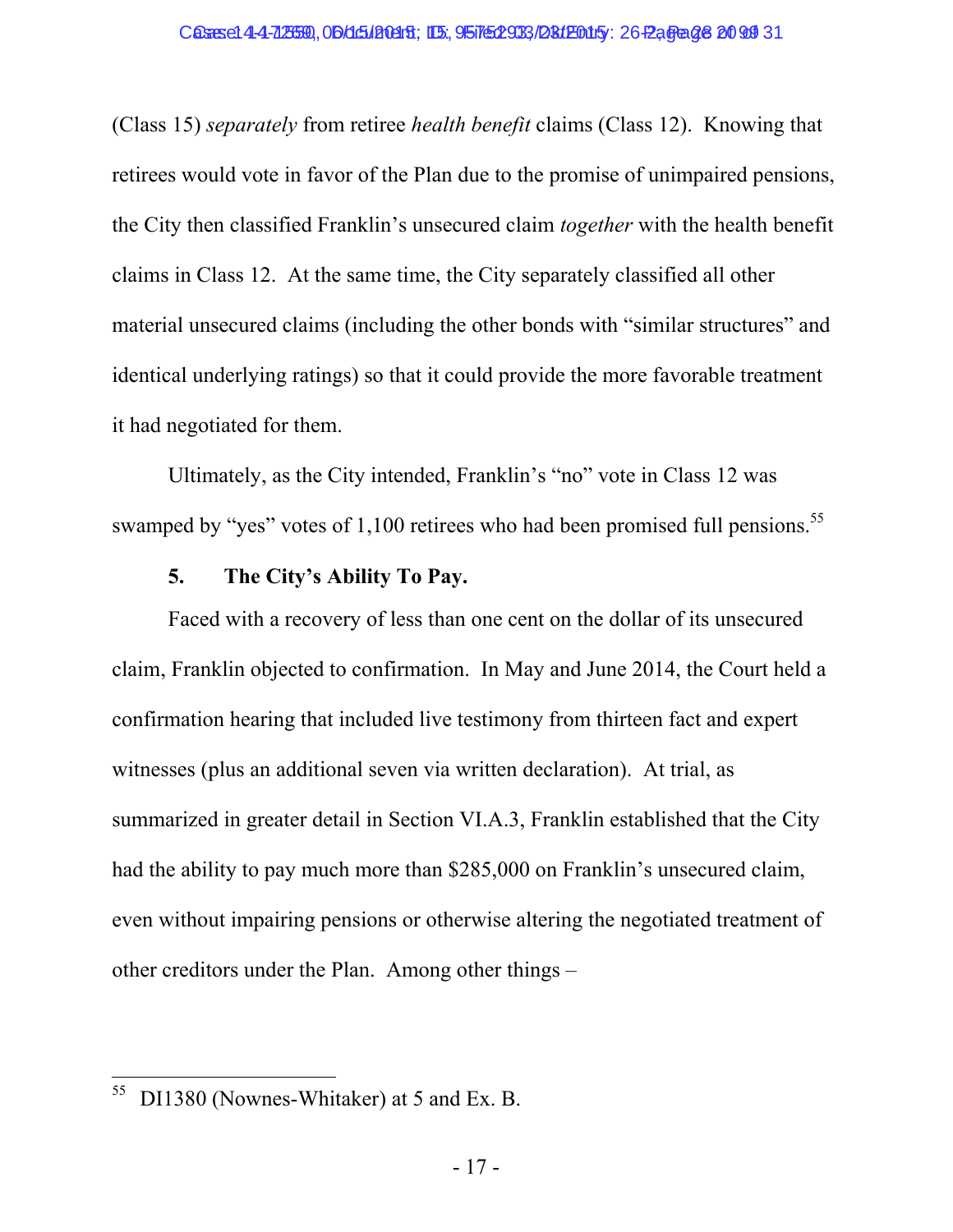The Long-Range Financial Plan. During the bankruptcy case, City residents voted for an increase in the City sales tax rate from 8.25% to 9% ("Measure A") and an advisory measure ("Measure B") directing the City to use 35% of new sales tax revenue to fund ongoing expenses, including payments to creditors in bankruptcy.<sup>56</sup> Building on that anticipated new revenue, the City prepared a thirtyyear forecast known as the "Long-Range Financial Plan," or "LRFP," which was the "financial underpinning of the Plan."57

The City designed the Long-Range Financial Plan to be a "conservative" forecast in which "variances are somewhat more likely to be 'good news' than 'bad news."<sup>58</sup> Thus, the City used "discounted" revenue projections,<sup>59</sup> prepared at the trough of the "Great Recession," that were well below historical average growth rates $^{60}$  and not reflective of the economic recovery already underway in the City. $^{61}$ The Long-Range Financial Plan modeled an "upside" scenario establishing that, if the City exceeded the discounted revenue projections by just a half-percent (0.5%),

<sup>56</sup> ER584 (DS); ER420 (10/30/14 Tr.).

<sup>57</sup> ER790-827 (LRFP); ER586-87 (DS).

<sup>58</sup> ER790-93 (LRFP).

 $59$  ER660-61 (5/12/14 Tr.) (Leland).

 $60$  ER601-02 (Moore Report); ER696-700 (5/14/14 Tr.) (Moore); ER917-19 (revenues).

 $^{61}$  ER590-97 (Chin Report); ER749-55 (5/15/14 Tr.) (Chin).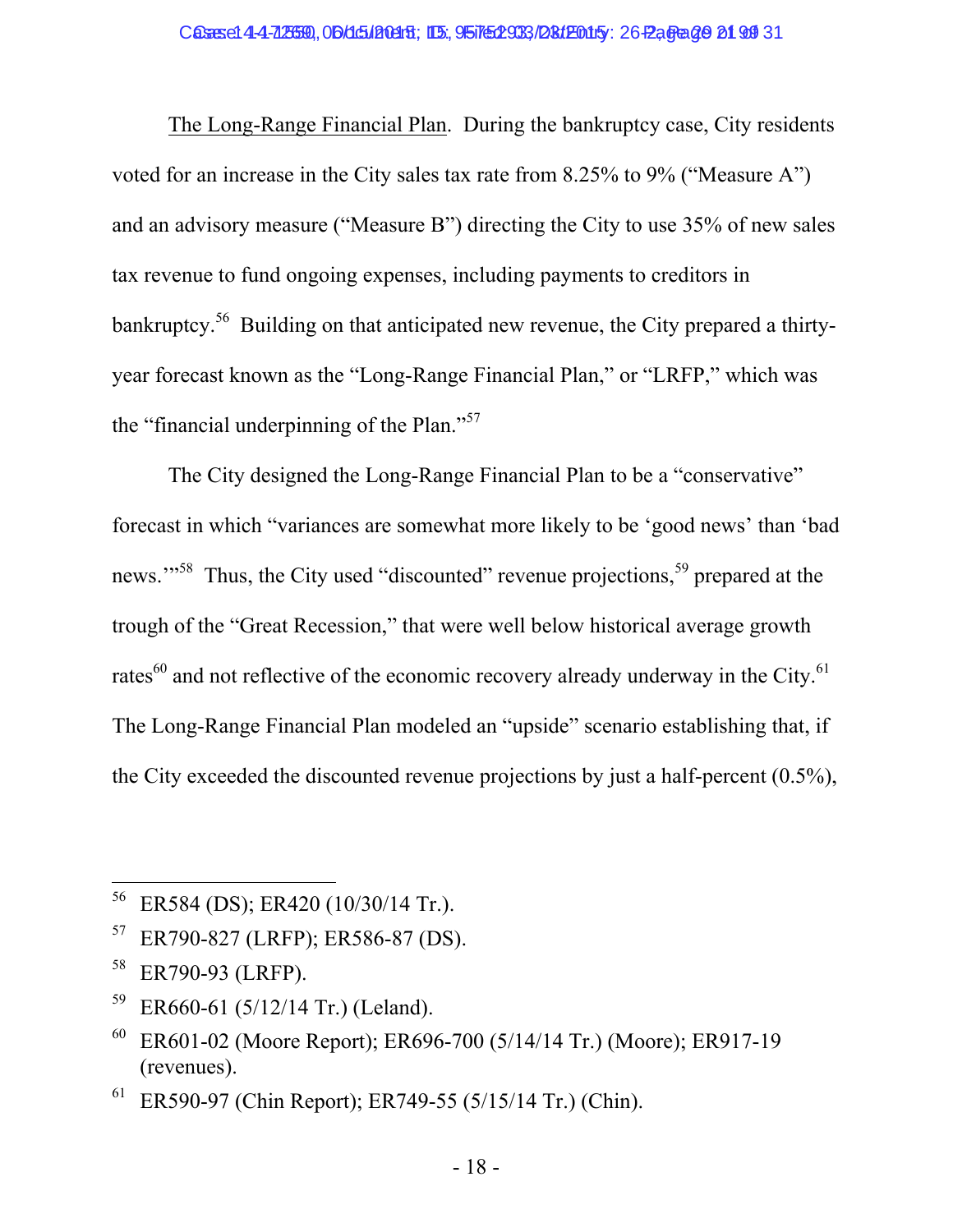it would generate nearly an extra half billion dollars over the forecast period.<sup>62</sup> The City was so confident it would meet or exceed its intentionally conservative forecast that it did not bother to model any "downside" scenario.<sup>63</sup>

Even as conservatively forecast (including full payment of pensions and treatment of other claims as set forth in the Plan) the City projected that it would accumulate substantial cash with which it could have paid Franklin's claim in the future. The City projected that, by the end of the Long-Range Financial Plan, it would have \$58 million in cash on hand *plus* \$56 million in unused "contingency" funds – a total of \$114 million potentially available to pay Franklin.<sup>64</sup> The City also forecast that, over the same period, it would spend \$236 million of otherwise surplus cash on unidentified "mission critical" expenses<sup>65</sup> *plus* \$123 million in subsidies for non-critical "entertainment venues" like the Stockton Arena, Ice

 $62$  ER792 (LRFP).

Financial results during the bankruptcy case confirmed this optimism. In the first year of the forecast (FY2012-13) the City's general fund revenues were \$6.2 million higher and expenses were \$9.7 million lower than budget – *a net positive swing of \$15.9 million* in just one year. ER602 (Moore Report). Payment of that sum alone would have resulted in recovery of 52% of Franklin's unsecured claim. In the next year (FY2013-14), higher-thananticipated property tax revenues prompted the City to increase projected revenues by \$18.4 million over the first decade of the forecast. *Id.* 

<sup>64</sup> ER602-03 (Moore Report); ER719-21 (5/14/14 Tr.) (Moore); ER921 (cash generation).

 $65$  ER920 (balances); ER706-14 (5/14/14 Tr.) (Moore); ER602-06 (Moore Report).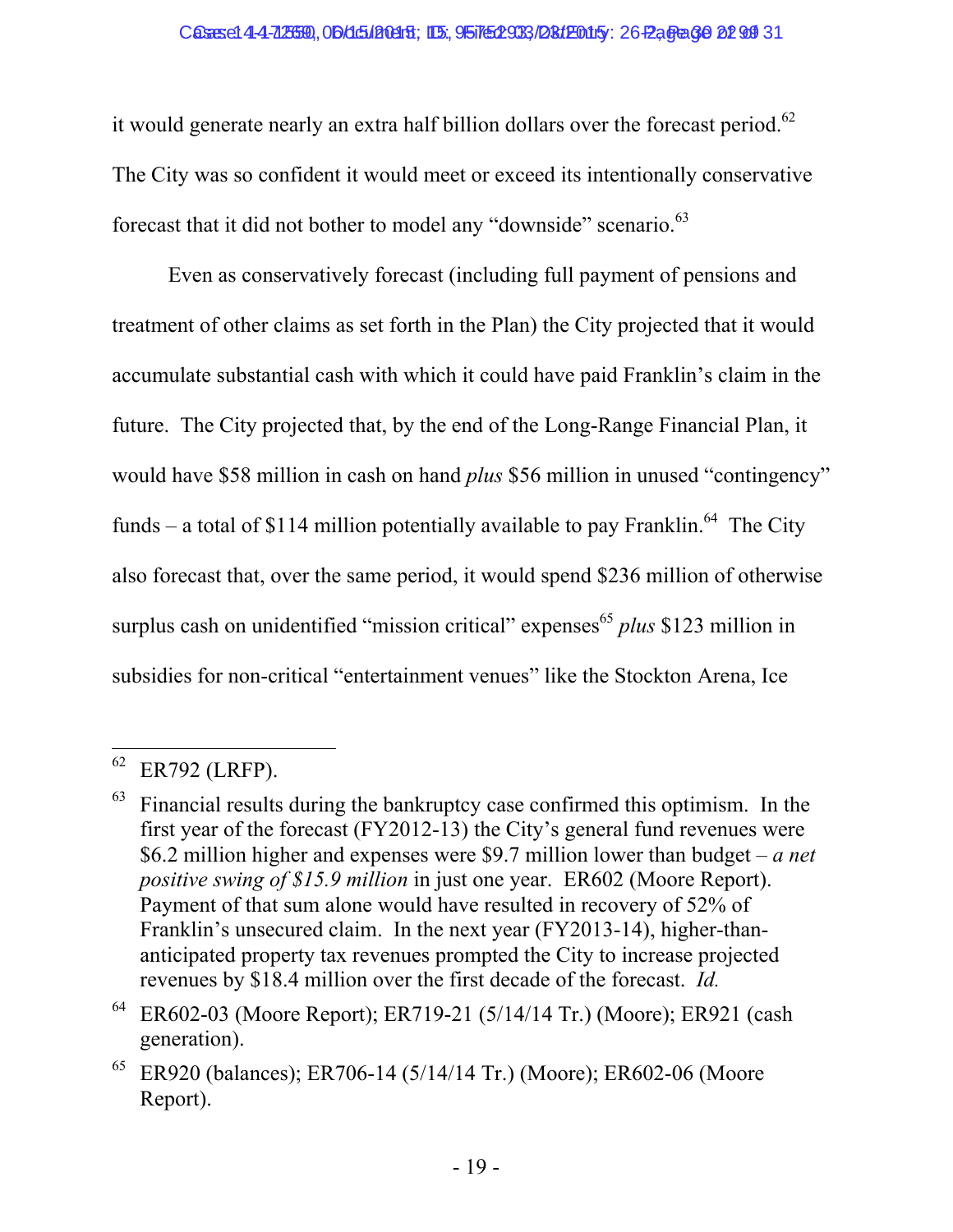Rink, Ballpark and Theater,<sup>66</sup> resulting in another \$359 million potentially available to make payments to Franklin.

Thus, the City's projections indicated that up to *\$473 million* in cash might be available to pay Franklin over the forecast period. Extending the Long-Range Financial Plan to 2053 (the date to which the City restructured payments for the Pension Obligation Bonds) produced a projected cash balance of \$179 million, \$80 million in unused contingency funds, and \$824 million in expenditures on unsubstantiated "mission critical" expenditures, resulting in more than a *billion dollars* of cash potentially available to pay Franklin's claim over time.<sup>67</sup> The Plan, however, provided for nothing to be paid to Franklin beyond the effective date.

Public Facility Fees. The City also could have paid Franklin over time from restricted public facility fees, which are not general funds (and hence not reflected in the Long-Range Financial Plan) but are legally available to pay Franklin's Bonds.68 This was not a novel concept. The City sold the Bonds with the representation that PFFs would pay all of the debt service<sup> $69$ </sup> and, as noted, proposed to pay Franklin with future PFF revenues during pre-bankruptcy mediation.

<sup>66</sup> ER609 (Moore Report); ER729-30 (5/14/14 Tr.) (Moore).

 $^{67}$  ER920 (balances); ER706-14 (5/14/14 Tr.) (Moore); ER605-06 (Moore Report).

<sup>68</sup> ER547 (Ask); STOCKTON, CAL., MUN. CODE §§ 16.72.260(B)(1), (C) (2013).

 $^{69}$  ER635 (Official Statement).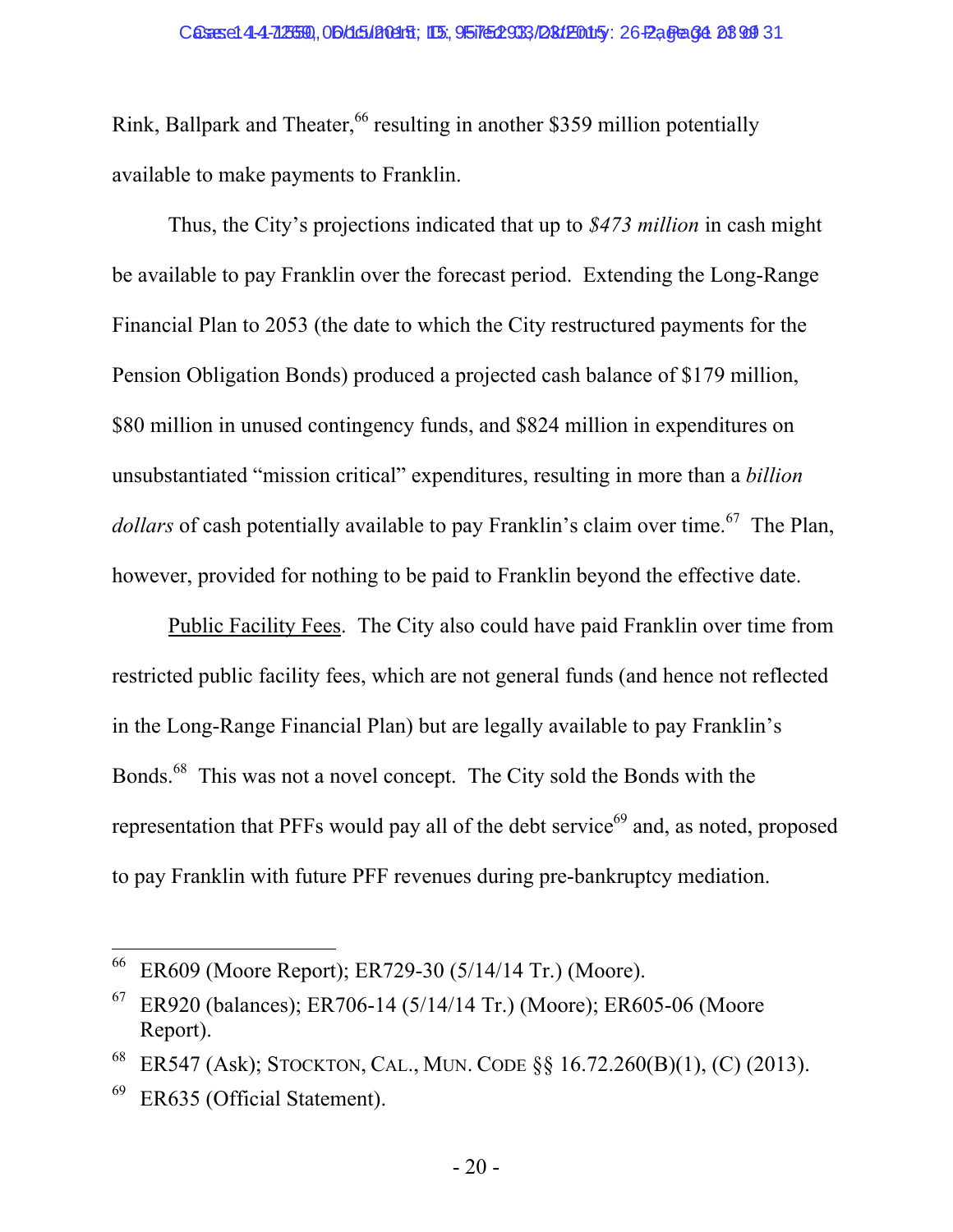Although diminished from their pre-recession peak, PFF revenues were projected to increase as the City's housing market recovered. The City's consultants forecast a sustained long-term average of 700 single family residence permits per year,<sup>70</sup> which would produce far more PFF revenue than needed to pay Franklin in full. Even with new home sales at existing levels, PFFs generated more than \$1 million a year that could have been paid to Franklin.<sup>71</sup> The Plan, however, provided for none to satisfy Franklin's claim.

## **6. The Pension Ruling And Confirmation.**

By any measure, the City's prepetition pension obligations were very large. Its total unfunded petition date pension liability was nearly \$412 million on a market value basis.<sup>72</sup> The Long-Range Financial Plan projected that the City's annual pension payments would triple within a decade (from \$14.1 million to \$42.4 million) and then climb by another \$12 million during the following decade.73 Pension payments were projected to consume 18.5% of the City's general fund within eight years, with contributions to the safety plan comprising 57.1% of payroll, well above historical norms and peer city liabilities.<sup>74</sup>

<sup>&</sup>lt;sup>70</sup> ER831-34 (EPS Report); ER793 (LRFP).

<sup>&</sup>lt;sup>71</sup> ER607-08 (Moore Report); ER724-28 (5/14/14 Tr.) (Moore).

 $\frac{72}{2}$  Op. at 23 n.25. As noted, \$289 million was attributable to existing retirees.

<sup>73</sup> ER822-27 (LRFP).

ER613-16 (Moore Report); ER739-40 (5/14/14 Tr.) (Moore).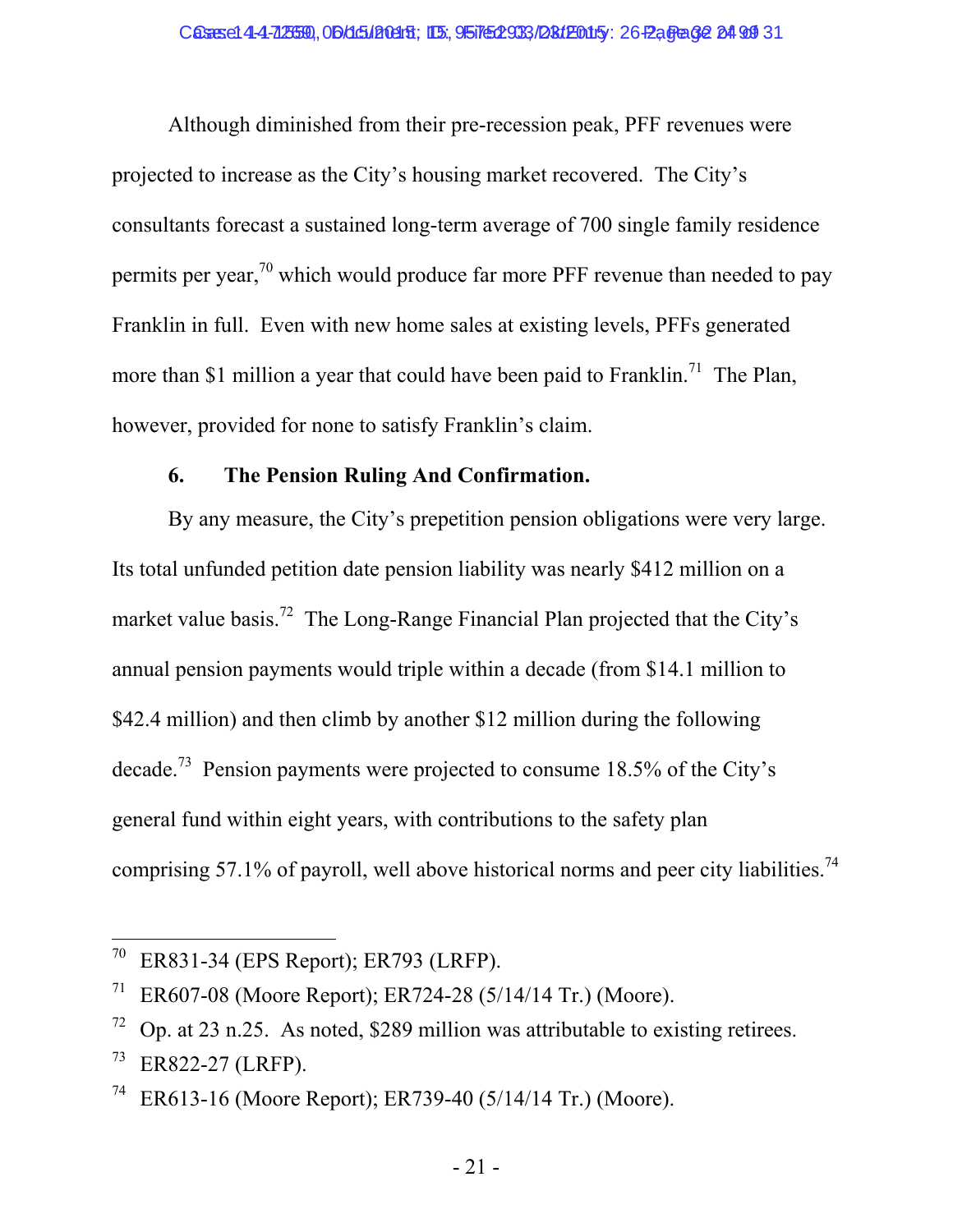future revenues" for "satisfaction of creditors." *Kelley*, 319 U.S. at 420. The legislative history confirms that –

The petitioner must exercise its taxing power to the fullest extent possible for the benefit of its creditors. *Fano v. Newport Heights Irr. Dist.*, 144 F.2d 563 (9th Cir. 1940). The court must find that the amount proposed to be paid under the plan was all that the creditors could reasonably expect under the circumstances.

H.R. Rep. No. 94-686, at 33 (1975), *reprinted in* 1976 U.S.C.C.A.N. 539, 571.

At the core, the test establishes "a floor requiring a reasonable effort at payment of creditors by the municipal debtor." *Pierce Cnty.*, 414 B.R. at 718 (quotation omitted). "*A plan that makes little or no effort to repay creditors over a reasonable period of time may not be in the best interest of creditors*." 6 COLLIER, *supra,* ¶ 943.03[7][a] (emphasis added); *see, e.g.*, *In re Barnwell Cnty. Hosp.*, 471 B.R. 849, 869 (Bankr. D.S.C. 2012) (debtor must prove that the plan "affords *all* creditors the potential for the *greatest economic return* from Debtor's assets") (emphasis added).

## **3. The Plan Fails The Best Interests Test.**

The City knew this law. *After* emerging from bankruptcy, the City catalogued its "hard work" by explaining that "municipal bankruptcy does not erase or 'wipe out' debt."<sup>86</sup> Yet, that is exactly what the City's Plan did to Franklin. It wiped out Franklin's unsecured claim through a single payment of

<sup>86</sup> 86 *Open Letter*, *supra*, at 2.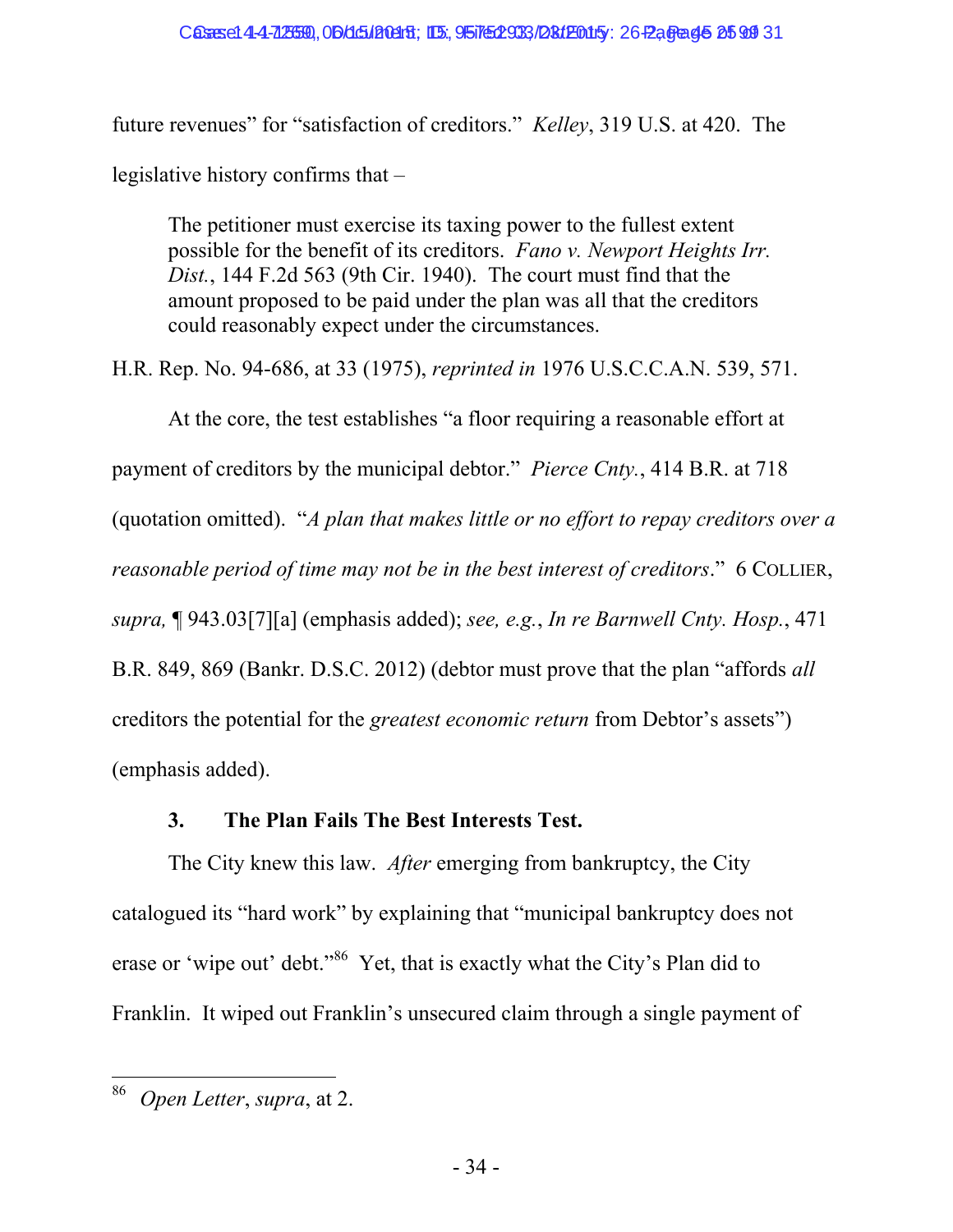#### Casese144-72559, 06/15/2015; ID: 95762933/28/2015: 26-2, Gage 46 26 99 31

under 1%, despite overwhelming evidence that the City *could* have devoted much more than \$285,000 to pay that claim over the thirty or more years the City agreed to pay the claims of other unsecured creditors.

Long-Range Financial Plan. For example, the City's own financial forecast – the "conservative" Long-Range Financial Plan that represented the "financial underpinning" of the Plan – predicts that the City will accumulate hundreds of millions of dollars of cash over the projection period, even while spending hundreds of millions more on unspecified "mission critical" expenses and "entertainment venues" *and* while making all payments to creditors called for under the Plan (including all pension payments).

The Plan, however, did not provide for any of those future revenues to be paid to Franklin. Instead, the City designed the Long-Range Financial Plan to be a "living" forecast that it could revise whenever "inspiration strikes."<sup>87</sup> The forecast was built to consume every surplus dollar through "mission critical" expenses that the City could not identify, much less quantify. The "mission critical" expense category was a plug number, representing every penny in excess of the City's cash reserve target (itself an arbitrary figure set far above the City's historical average and official reserve policy).<sup>88</sup> The City never itemized the alleged "mission"

 $87$  ER652-53, 657-59 (5/12/14 Tr.) (Leland).

<sup>88</sup> ER654-56 (5/12/14 Tr.) (Leland); ER602-06 (Moore Report); ER706-17 (5/14/14 Tr.) (Moore); ER828-29 (general fund reserve policy).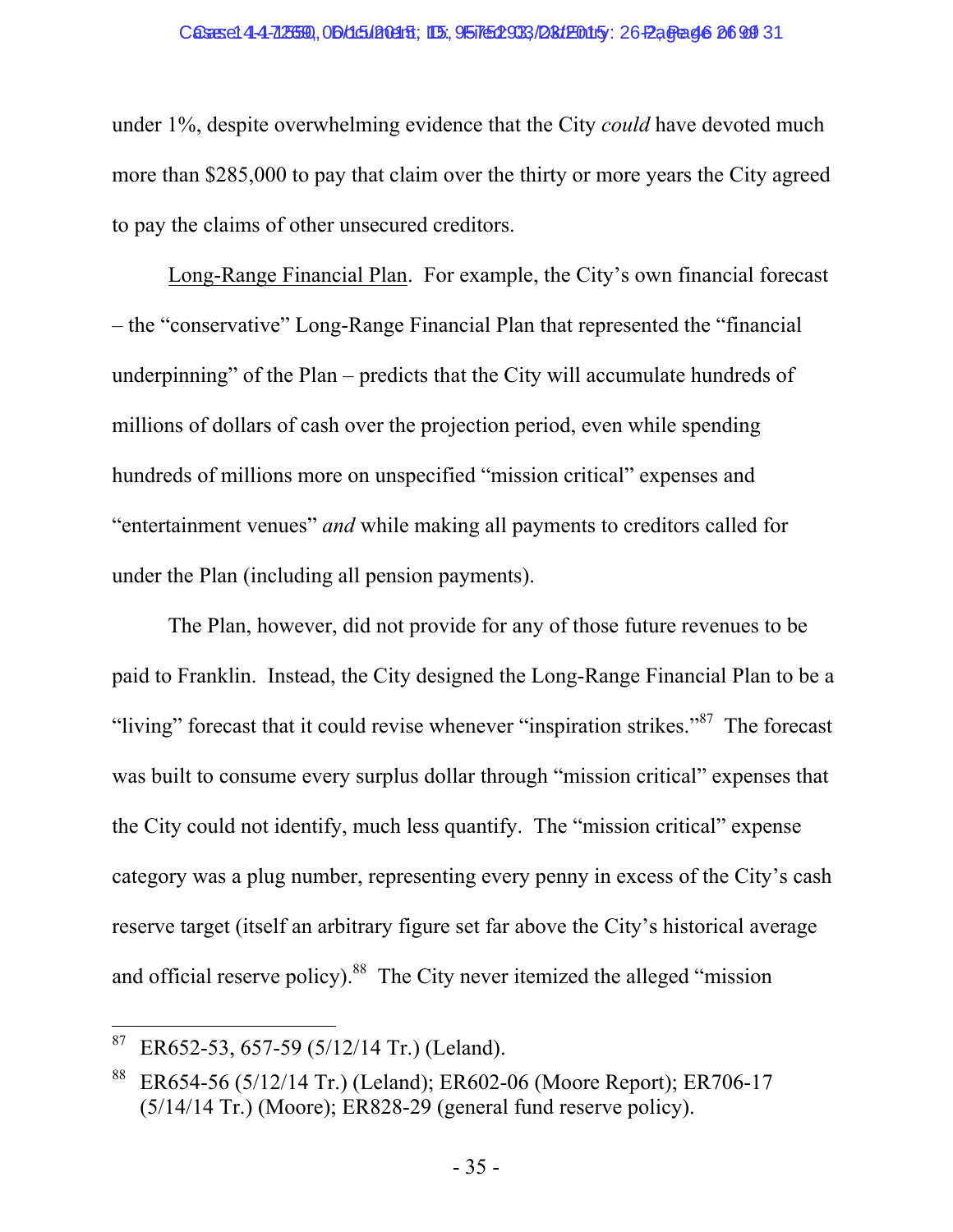#### Casese144-72559, 06/15/2015; ID: 95762933/28/2015 : 26-2, Gage 47 99 31

critical" expenses, much less prepared a budget or forecast of them.<sup>89</sup> It just assumed that every extra dollar generated over the next thirty years would be spent on things other than repayment of Franklin.

Franklin's financial expert (Charles Moore) explained that, "[t]aken together, the inclusion of an annual contingency in the LRFP, the adherence to a 15% minimum cash balance when 10% is consistent with the City's stated recommended policy (which itself is well in excess of the City's past practice), the diversion of cash to so-called 'mission critical spending' once it reaches that 15% level, and the conservatism embedded in the City's LRFP obscure that *the City is actually hoarding cash in its LRFP*. That cash could be used to pay the City's obligations in respect of the Franklin Bonds."90 Ultimately, Mr. Moore opined that, based solely on the Long-Range Financial Plan – *without need for further tax increases or expense cuts and while honoring all of its other obligations under the* 

 $\overline{a}$ <sup>89</sup> The City stated only that "[t]he City uses 23-year-old accounting and financial payroll systems that need desperately to be replaced; the City's workers' compensation funds are still running a deficit; and deferred maintenance is still millions of dollars a year. The City remains in a service-insolvent state for libraries, administrative support, and recreation." DI1712 (City post-trial rpy. br.) at 9-10 (quotations and citations omitted). The City never quantified any of those alleged needs.

ER606 (Moore Report) (emphasis added); ER692-721 (5/14/14 Tr.) (Moore); ER921 (cash generation).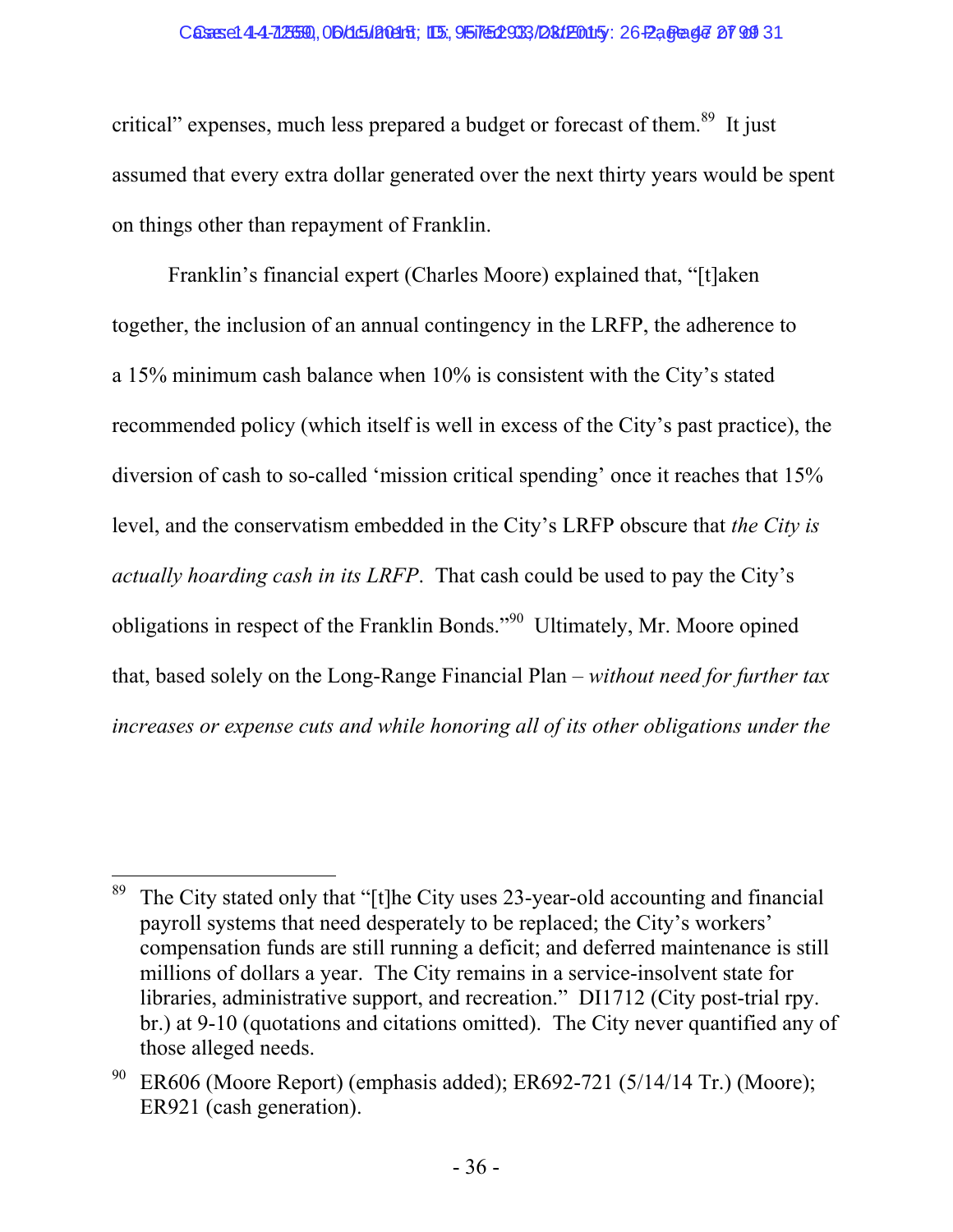*Plan* – "the City can afford to pay Franklin a significant percentage, if not all, of the City's obligations in respect of the Franklin Bonds."91

The Court never mentioned this testimony, the Long-Range Financial Plan, or the City's ability to pay in its oral findings or published Opinion. It simply ignored all of the relevant evidence.

Public Facility Fees. The City also will generate tens of millions of dollars of restricted public facility fees over the course of the projection period. The PFFs are not general funds that could be used to pay other creditor claims, but are available to pay Franklin's claim. At the time it sold the Bonds to Franklin, the City represented that PFFs were the "anticipated funding mechanism" and would "be sufficient to pay the debt service" on the Bonds.<sup>92</sup> The Long-Range Financial Plan confirms that PFFs "were expected to be used as an internal source of funds as available" to pay the Bonds. $^{93}$ 

Consistent with that fact, before bankruptcy the City proposed to pay Franklin with future PFF revenues that it valued as an aggregate recovery

 $\overline{a}$ <sup>91</sup> ER600 (Moore Report); ER688-730 (5/14/14 Tr.) (Moore).

<sup>&</sup>lt;sup>92</sup> ER900 (S&P presentation); ER635 (Official Statement).

 $93$  ER808 (LRFP). At trial, a City witness contradicted this record and claimed that no PFFs could be used to make payments on Franklin's claim. Ultimately, however, even that misinformed witness conceded that PFFs would be available after payment of certain short-term expenditures. ER675 (5/13/14 Tr.) (Chase).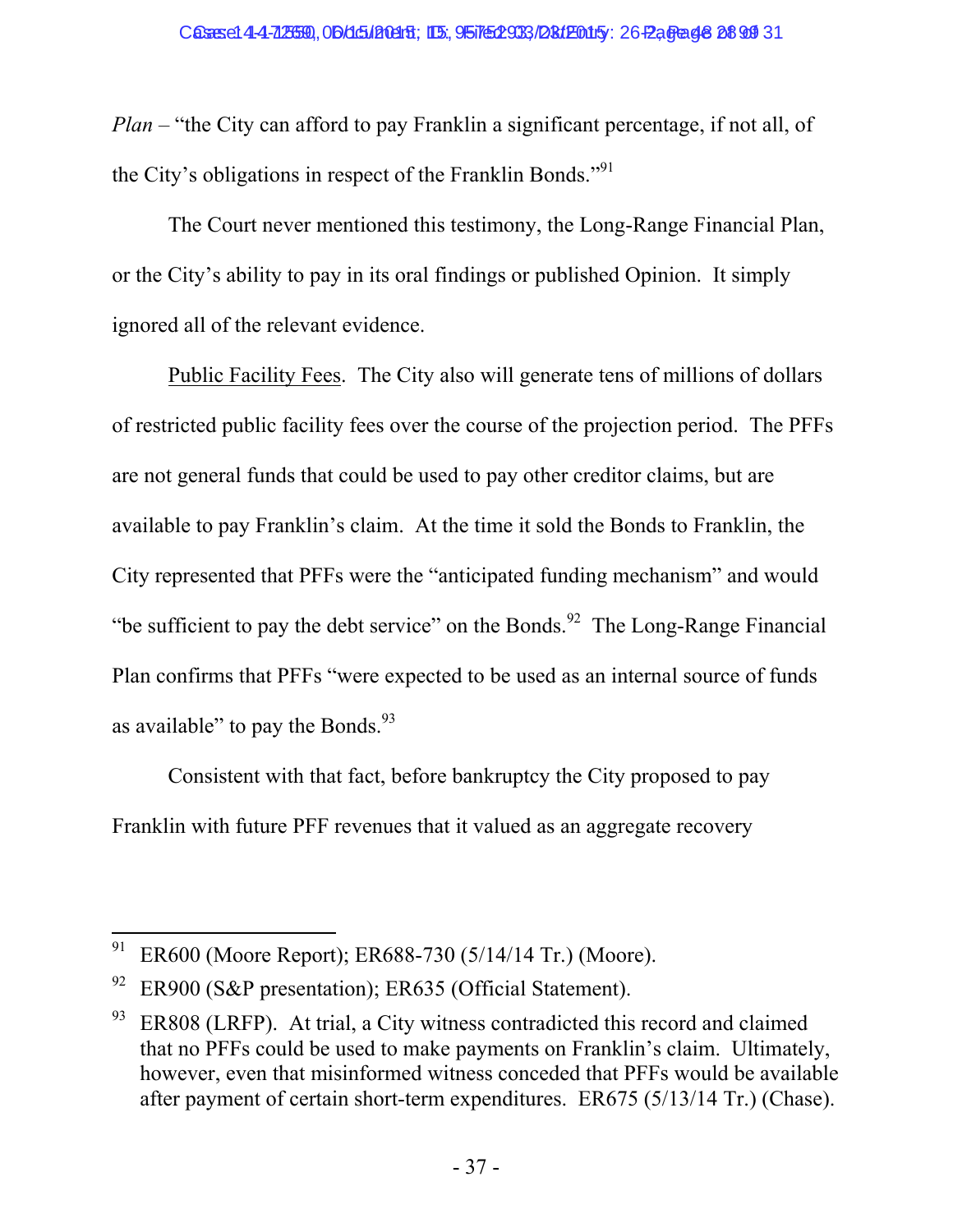of 54.5%,94 and during the bankruptcy case City staff stated that *it would "be seen as a sign of bad faith" if the City failed to devote PFFs to payment of Franklin's Bonds*. 95 Yet, the Plan provided for *no* future PFFs to pay Franklin's claim. Instead, the City kept them all for itself. $96$ 

Even at current depressed levels, PFFs generate more than \$1 million a year that could be devoted to payment of Franklin, which would make "a meaningful contribution to the Franklin Bonds debt service obligation . . . if the City chose to use them to satisfy that obligation."<sup>97</sup> Here again, the Court ignored this evidence.

\* \* \*

In sum, the evidence showed that the City *could* spare additional cash to repay Franklin's unsecured claim over time. It just chose not to do so. This was confirmed after trial when the Court valued Franklin's collateral at \$4,052,000, giving Franklin an allowed secured claim in that amount. After that ruling, the City amended the Plan to provide for full immediate payment of the secured claim. In other words, the City found an extra \$4 million – in just the first year of its

ER608 (Moore Report); ER724-28 (5/14/14 Tr.) (Moore).

 $\ensuremath{94}$ ER542-43 (Ask).

 $95$  ER836 (FY2013-14 budget) (emphasis added).

 $96$  Incredibly, the City used PFFs during the case to pay its bankruptcy lawyers, on the theory that expenses incurred in cramming down the Plan were legitimate "project costs" for properties funded by the Bonds (but repayment of Franklin was not). ER857-66 (FY2012-13 chapter 9 expenses); ER867-68 (FY2013-14 Chapter 9 expenses); ER644-45 (5/12/14 Tr.) (Burke).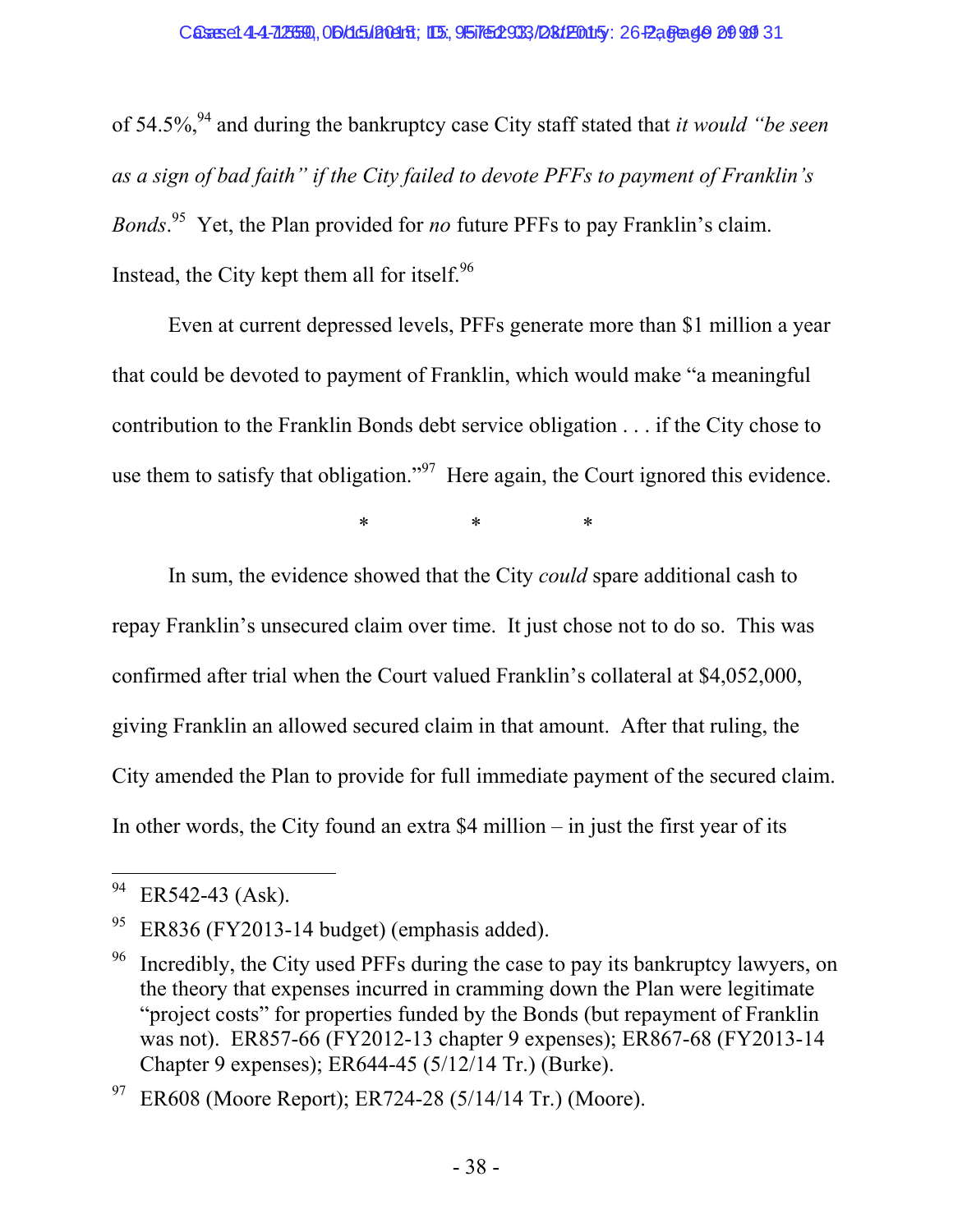thirty-year forecast – to pay Franklin's secured claim, notwithstanding its prior claim of prolonged poverty as justification for not paying more than 1% of Franklin's entire claim.

The City exited bankruptcy with a bold declaration that "[o]ur future is bright as we move our city forward toward a vibrant and healthy future.<sup>"98</sup> Given that bright, healthy and vibrant future, the City surely had the ability to wring more than \$285,000 out of the "living" Long-Range Financial Plan over the next thirty years had it so desired. The City's duty as a chapter 9 debtor was to do just that, and the Court erred by concluding that the City did not need to make any further effort to pay Franklin a fair recovery.

## **4. The Court Improperly Lumped Together Franklin's Secured And Unsecured Claims.**

Although not explicitly stated, the Court's conclusion that the Plan was "the best that can be done" seemingly was premised on its conclusion that Franklin's *total* recovery on its secured and unsecured claim represented an "overall return [that] is not so paltry or unfair as to undermine the legitimacy of classification in the plan or the good faith of the plan proponent."<sup>99</sup> The Court stated that "[i]t's not appropriate to say, well, Franklin Fund is only getting less than one percent on the

<sup>98</sup> *Open Letter*, *supra*, at 4.

Op. at 54.